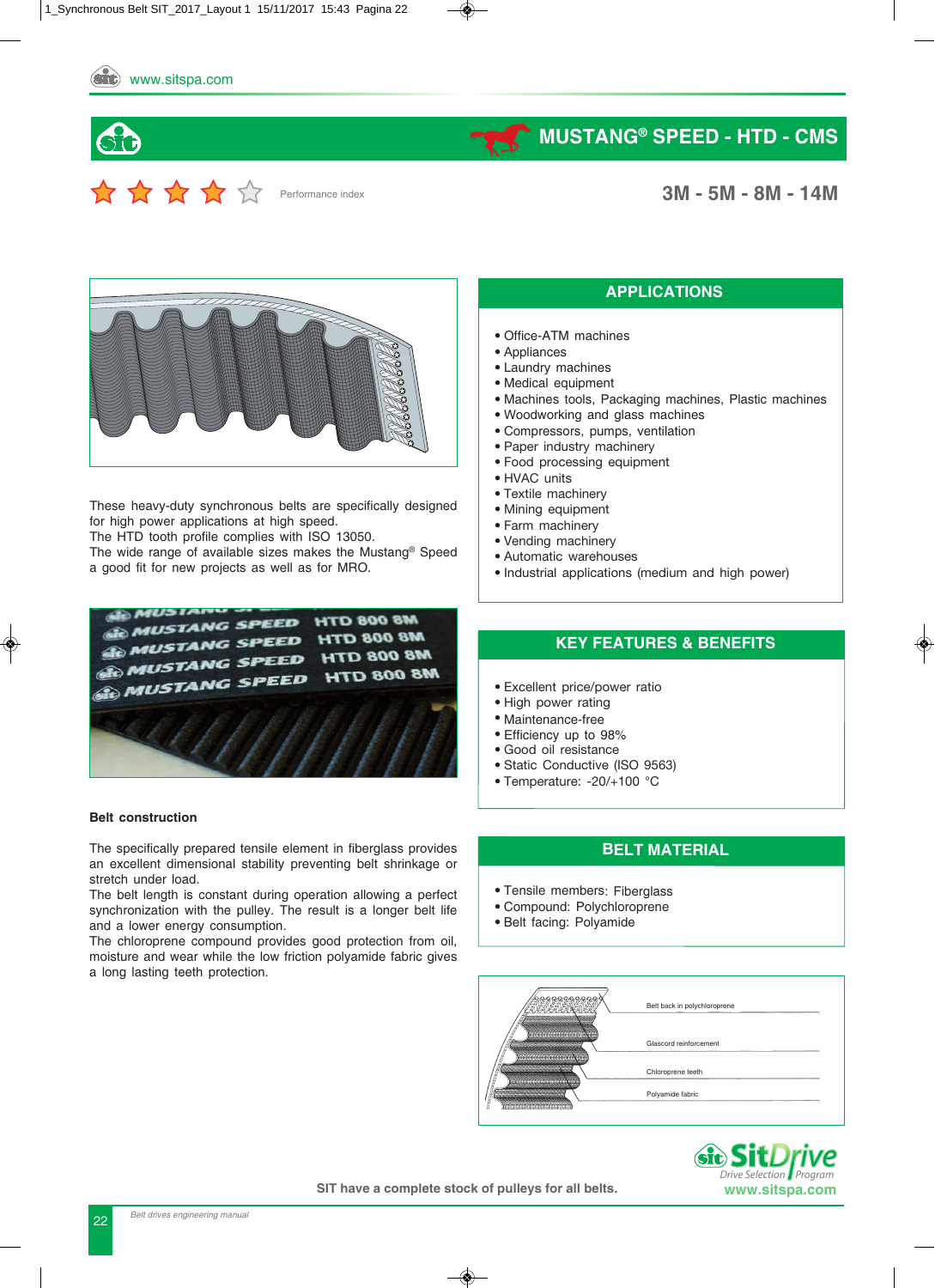## **Technical data**

#### **Belt dimensions**

| Pitch | P<br>[mm] | h<br>[mm] | S<br>[mm] |  |
|-------|-----------|-----------|-----------|--|
| 3 M   | 3         | 1,2       | 2,4       |  |
| 5 M   | 5         | 2,1       | 3,6       |  |
| 8 M   | 8         | 3,4       | 5,6       |  |
| 14 M  | 14        | 6,1       | 10,0      |  |



#### **Belt standard widths**

| <b>Pitch</b> | <b>Belt width</b><br>[mm]  |
|--------------|----------------------------|
| 3 M          | $6 - 9 - 15$               |
| 5 M          | $9 - 15 - 25$              |
| 8 M          | $20 - 30 - 50 - 85$        |
| 14 M         | $40 - 55 - 85 - 115 - 170$ |

| <b>Belt width</b><br>[mm] | <b>Belt length</b><br>$0 - 880$<br>[mm] | <b>Belt length</b><br>881-1760<br>[mm] | <b>Belt length</b><br>over 1761<br>[mm] |
|---------------------------|-----------------------------------------|----------------------------------------|-----------------------------------------|
| up to 9 mm                | $+0.4 -0.8$                             | $+0.4 -0.8$                            |                                         |
| from 10 to 40 mm          | $+0.8 -0.8$                             | $+0.8 -1.2$                            | $+0.8$ -1.2                             |
| from 41 to 50 $mm$        | $+0.8 -1.2$                             | $+1,2$ -1,2                            | $+1,2$ -1,5                             |
| from $51$ to $85$ mm      | $+1,2$ -1,2                             | $+1,5$ -1,5                            | $+1.5 -2.0$                             |
| from 86 to 170 mm         | $+1.5 -1.5$                             | $+1.5 -2.0$                            | $+2,0$ -2,0                             |
| more than 171 mm          |                                         | $+4,8$ $-4,8$                          | $-4.8$<br>$+4,8$                        |

#### **Length tolerances (ISO 13050)**

| Belt length<br>[mm] | Centre distance<br>tolerance<br>[mm] | Belt length<br>[mm] | Centre distance<br>tolerance<br>[mm] |  |
|---------------------|--------------------------------------|---------------------|--------------------------------------|--|
| up to $150$         | ± 0,15                               | $1000 \div 1270$    | ± 0,38                               |  |
| $150 \div 255$      | ± 0,20                               | $1270 \div 1500$    | ± 0,40                               |  |
| $255 \div 400$      | ± 0,23                               | $1500 \div 1800$    | ± 0.43                               |  |
| $400 \div 560$      | ± 0.25                               | $1800 \div 2000$    | ± 0.45                               |  |
| $560 \div 800$      | ± 0,30                               | $2000 \div 2250$    | ± 0,48                               |  |
| $800 \div 1000$     | ± 0,33                               | 2250 and more       | $+0.10$ mm/m                         |  |

#### **Belt pitch length mesure procedure**

|                      | Pulleys complying with ISO 13050 |                       |    | 1 - Strength [N] based on belt width [mm] |     |     |     |     |      |      |    |                     |     |     |                        |
|----------------------|----------------------------------|-----------------------|----|-------------------------------------------|-----|-----|-----|-----|------|------|----|---------------------|-----|-----|------------------------|
| <b>Pitch</b><br>[mm] | <b>Teeth</b><br>no.              | Circumference<br>[mm] | 6  | 9                                         | 15  | 20  | 25  | 30  | 40   | 50   | 55 | 85                  | 115 | 170 |                        |
| 3 M                  | 30                               | 90                    | 43 | 76                                        | 138 |     |     |     |      |      |    |                     |     |     | لتتنتين والمشامسة      |
| 5 M                  | 30                               | 150                   |    | 112                                       | 214 |     | 379 |     |      |      |    |                     |     |     | Strength [N]           |
| 8 M                  | 34                               | 272                   |    |                                           |     | 470 |     | 750 |      | 1320 |    | 2310                |     |     | 2 Centre distance [mm] |
| 14 M                 | 40                               | 560                   |    |                                           |     |     |     |     | 1350 |      |    | 2130 3660 5180 7960 |     |     |                        |

#### **Belt linear mass**

| Pitch | Linear mass<br>$[Kg/m \cdot mm]$ |  |  |  |  |
|-------|----------------------------------|--|--|--|--|
| 3 M   | 0,0025                           |  |  |  |  |
| 5 M   | 0,0034                           |  |  |  |  |
| 8 M   | 0,0056                           |  |  |  |  |
| 14 M  | 0,0102                           |  |  |  |  |

#### **Width tolerances**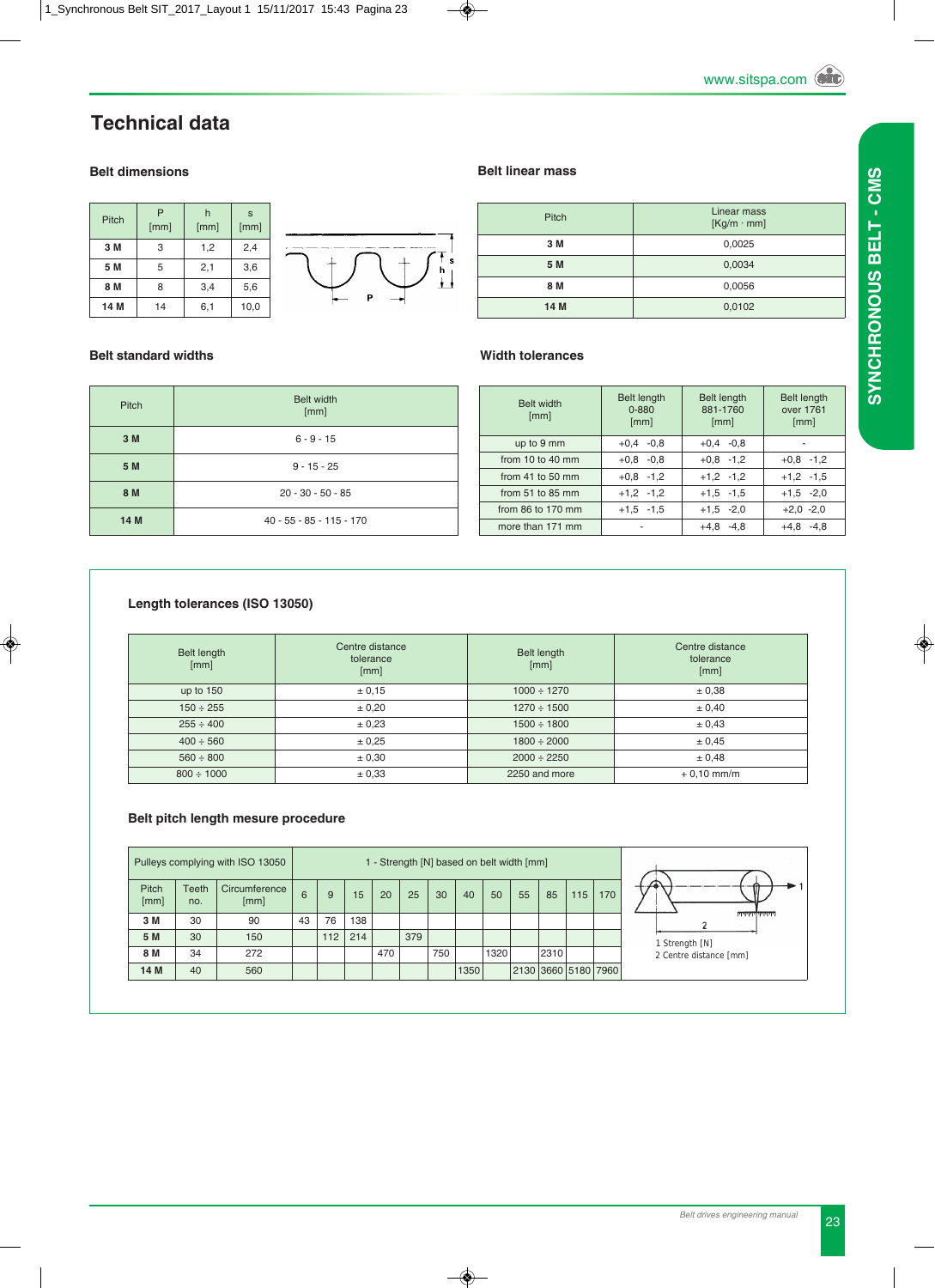## **Available sizes**

|                     | 3M                   |                     | 3M                   |
|---------------------|----------------------|---------------------|----------------------|
| <b>Teeth</b><br>no. | Pitch length<br>[mm] | <b>Teeth</b><br>no. | Pitch length<br>[mm] |
| 37                  | 111                  | 162                 | 486                  |
| 39                  | 117                  | 163                 | 489                  |
| 43                  | 129                  | 165                 | 495                  |
| 47                  | 141                  | 167                 | 501                  |
| 48                  | 144                  | 171                 | 513                  |
| 50                  | 150                  | 174                 | 522                  |
| 52                  | 156                  | 175                 | 525                  |
| 53                  | 159                  | 179                 | 537                  |
| 56                  | 168                  | 188                 | 564                  |
| 58                  | 174                  | 190                 | 570                  |
| 59                  | 177                  | 199                 | 597                  |
| 60                  | 180                  | 200                 | 600                  |
| 62                  | 186                  | 202<br>204          | 606                  |
| 64<br>67            | 192<br>201           | 205                 | 612<br>615           |
| 68                  | 204                  | 211                 | 633                  |
| 70                  | 210                  | 223                 | 669                  |
| 71                  | 213                  | 236                 | 708                  |
| 72                  | 216                  | 237                 | 711                  |
| 75                  | 225                  | 246                 | 738                  |
| 78                  | 234                  | 251                 | 753                  |
| 80                  | 240                  | 274                 | 822                  |
| 82                  | 246                  | 281                 | 843                  |
| 84                  | 252                  | 294                 | 882                  |
| 85                  | 255                  | 315                 | 945                  |
| 87                  | 261                  | 320                 | 960                  |
| 89                  | 267                  | 334                 | 1002                 |
| 90                  | 270                  | 347                 | 1041                 |
| 95                  | 285                  | 356                 | 1068                 |
| 98                  | 294                  | 357                 | 1071                 |
| 100                 | 300                  | 375                 | 1125                 |
| 104                 | 312                  | 390                 | 1170                 |
| 106                 | 318                  | 392                 | 1176                 |
| 107                 | 321                  | 415                 | 1245                 |
| 110                 | 330                  | 500                 | 1500                 |
| 112                 | 336                  | 523                 | 1569                 |
| 113<br>119          | 339<br>357           |                     |                      |
| 121                 |                      |                     |                      |
| 128                 | 363<br>384           |                     |                      |
| 130                 | 390                  |                     |                      |
| 131                 | 393                  |                     |                      |
| 132                 | 396                  |                     |                      |
| 140                 | 420                  |                     |                      |
| 144                 | 432                  |                     |                      |
| 145                 | 435                  |                     |                      |
| 149                 | 447                  |                     |                      |
| 158                 | 474                  |                     |                      |
| 159                 | 477                  |                     |                      |
| 160                 | 480                  |                     |                      |

| <b>5M</b>    |                      |  |  |  |
|--------------|----------------------|--|--|--|
| Teeth<br>no. | Pitch length<br>[mm] |  |  |  |
| 40           | 200                  |  |  |  |
| 45           | 225                  |  |  |  |
| 53           | 265                  |  |  |  |
| 55           | 275                  |  |  |  |
| 57           | 285                  |  |  |  |
| 59           | 295                  |  |  |  |
| 60           | 300                  |  |  |  |
| 66           | 330                  |  |  |  |
| 70           | 350                  |  |  |  |
| 75           | 375                  |  |  |  |
| 77           | 385                  |  |  |  |
| 80           | 400                  |  |  |  |
| 81           | 405                  |  |  |  |
| 85           | 425                  |  |  |  |
| 90           | 450                  |  |  |  |
| 92           | 460                  |  |  |  |
| 95           | 475                  |  |  |  |
| 100          | 500                  |  |  |  |
| 105          | 525                  |  |  |  |
| 107          | 535                  |  |  |  |
| 110          | 550                  |  |  |  |
| 113          | 565                  |  |  |  |
| 120          | 600                  |  |  |  |
| 123          | 615                  |  |  |  |
| 124          | 620                  |  |  |  |
| 126          | 630                  |  |  |  |
| 127          | 635                  |  |  |  |
| 133          | 665                  |  |  |  |
| 140          | 700                  |  |  |  |
| 142          | 710                  |  |  |  |
| 148          | 740                  |  |  |  |
| 151          | 755                  |  |  |  |
| 160          | 800                  |  |  |  |
| 167          | 835                  |  |  |  |
| 168          | 840                  |  |  |  |
| 172          | 860                  |  |  |  |
| 178          | 890                  |  |  |  |
| 180          | 900                  |  |  |  |
| 185          | 925                  |  |  |  |
| 190          | 950                  |  |  |  |
| 200          | 1000                 |  |  |  |
| 210          | 1050                 |  |  |  |
| 225          | 1125                 |  |  |  |
| 240          | 1200                 |  |  |  |
| 254          | 1270                 |  |  |  |
| 284          | 1420                 |  |  |  |
| 300          | 1500                 |  |  |  |
| 319          | 1595                 |  |  |  |
| 338          | 1690                 |  |  |  |
| 400          | 2000                 |  |  |  |

|              | <b>8M</b>            |  |  |  |  |
|--------------|----------------------|--|--|--|--|
| Teeth<br>no. | Pitch length<br>[mm] |  |  |  |  |
| 36           | 288                  |  |  |  |  |
| 38           | 304                  |  |  |  |  |
| 44           | 352                  |  |  |  |  |
| 47           | 376                  |  |  |  |  |
| 48           | 384                  |  |  |  |  |
| 50           | 400                  |  |  |  |  |
| 52           | 416                  |  |  |  |  |
| 53           | 424                  |  |  |  |  |
| 59           | 472                  |  |  |  |  |
| 60           | 480                  |  |  |  |  |
| 70           | 560                  |  |  |  |  |
| 75           | 600                  |  |  |  |  |
| 78           | 624                  |  |  |  |  |
| 80           | 640                  |  |  |  |  |
| 82           | 656                  |  |  |  |  |
| 86           | 688                  |  |  |  |  |
| 90           | 720                  |  |  |  |  |
| 97           | 776                  |  |  |  |  |
| 98           | 784                  |  |  |  |  |
| 100          | 800                  |  |  |  |  |
| 110          | 880                  |  |  |  |  |
| 114          | 912                  |  |  |  |  |
| 115          | 920                  |  |  |  |  |
| 120          | 960                  |  |  |  |  |
| 130          | 1040                 |  |  |  |  |
| 135          | 1080                 |  |  |  |  |
| 140          | 1120                 |  |  |  |  |
| 145          | 1160                 |  |  |  |  |
| 150          | 1200                 |  |  |  |  |
| 160          | 1280                 |  |  |  |  |
| 163          | 1304                 |  |  |  |  |
| 166          | 1328                 |  |  |  |  |
| 170          | 1360                 |  |  |  |  |
| 178          | 1424                 |  |  |  |  |
| 180          | 1440                 |  |  |  |  |
| 190          | 1520                 |  |  |  |  |
| 200          | 1600                 |  |  |  |  |
| 220          | 1760                 |  |  |  |  |
| 225          | 1800                 |  |  |  |  |
|              |                      |  |  |  |  |

| 8M           |                      |  |  |  |  |
|--------------|----------------------|--|--|--|--|
| Teeth<br>no. | Pitch length<br>[mm] |  |  |  |  |
| 250          | 2000                 |  |  |  |  |
| 281          | 2248                 |  |  |  |  |
| 300          | 2400                 |  |  |  |  |
| 325          | 2600                 |  |  |  |  |
| 350          | 2800                 |  |  |  |  |
| 376          | 3008                 |  |  |  |  |
| 410          | 3280                 |  |  |  |  |
| 426          | 3408                 |  |  |  |  |
| 476          | 3808                 |  |  |  |  |

| 14M          |                      |  |  |  |  |
|--------------|----------------------|--|--|--|--|
| Teeth<br>no. | Pitch length<br>[mm] |  |  |  |  |
| 69           | 966                  |  |  |  |  |
| 75           | 1050                 |  |  |  |  |
| 85           | 1190                 |  |  |  |  |
| 100          | 1400                 |  |  |  |  |
| 115          | 1610                 |  |  |  |  |
| 127          | 1778                 |  |  |  |  |
| 135          | 1890                 |  |  |  |  |
| 150          | 2100                 |  |  |  |  |
| 165          | 2310                 |  |  |  |  |
| 175          | 2450                 |  |  |  |  |
| 185          | 2590                 |  |  |  |  |
| 200          | 2800                 |  |  |  |  |
| 225          | 3150                 |  |  |  |  |
| 240          | 3360                 |  |  |  |  |
| 250          | 3500                 |  |  |  |  |
| 262          | 3668                 |  |  |  |  |
| 275          | 3850                 |  |  |  |  |
| 309          | 4326                 |  |  |  |  |
| 327          | 4578                 |  |  |  |  |

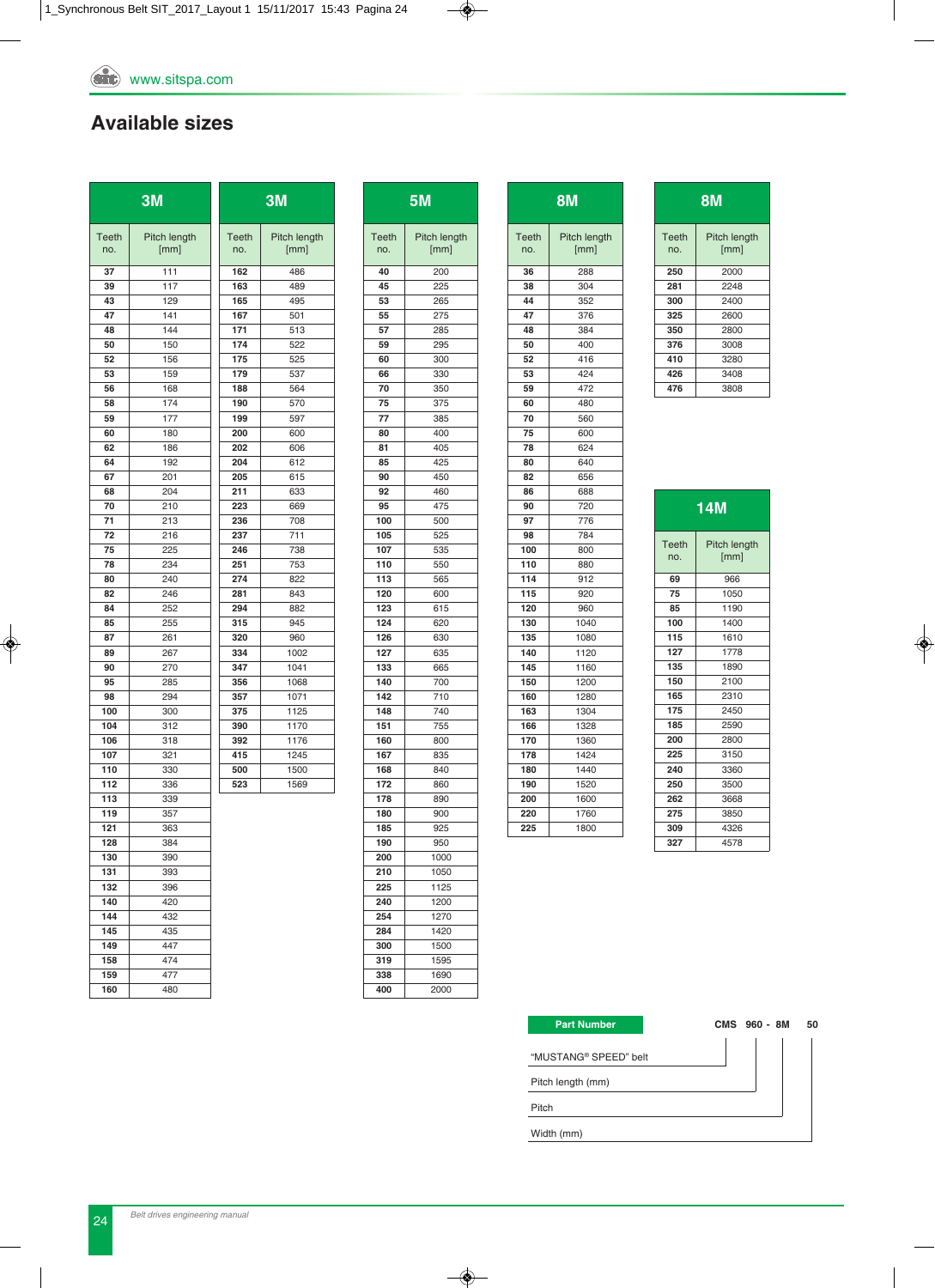

# **MUSTANG® SPEED HTD - DUAL - C2MS**

\*\*\*\*\* Performance index

**"DUAL" 5M - 8M - 14M**



MUSTANG® SPEED HTD DUAL synchronous belts can be used in a wide range of applications where one or multiple pulleys are driven by one belt.

Inside and outside teeth are identical and are located directly in correspondence to each other.

They can be used with standard HTD timing pulleys.



#### **APPLICATIONS**

For precision drives where synchronized reverse rotation shafts are encountered and compactness is desired

- Printing machinery
- Mills
- Multi axes application

#### **KEY FEATURES & BENEFITS**

- Power transmission on both sides
- Excellent quality/price ratio
- Efficiency up to 98%
- Good oil resistance
- Static Conductive (ISO 9563)
- Temperature: -20/+100 °C
- Compact drive design

#### **BELT MATERIAL**

- Tensile members: Fiberglass
- Compound: Polychloroprene
- Belt facing: Polyammide

#### **Belt dimensions**

| Pitch | P<br>[mm] | h<br>[mm] | s<br>[mm] |
|-------|-----------|-----------|-----------|
| 5 M   | 5         | 2,1       | 5,4       |
| 8 M   | 8         | 3,4       | 8,2       |
| 14 M  | 14        | 6,1       | 15,2      |



#### **"DUAL" belt standard widths**

| Pitch | <b>Belt width</b><br>[mm]  |
|-------|----------------------------|
| 5 M   | $9 - 15 - 25$              |
| 8 M   | $20 - 30 - 50 - 85$        |
| 14 M  | $40 - 55 - 85 - 115 - 170$ |



 *Program*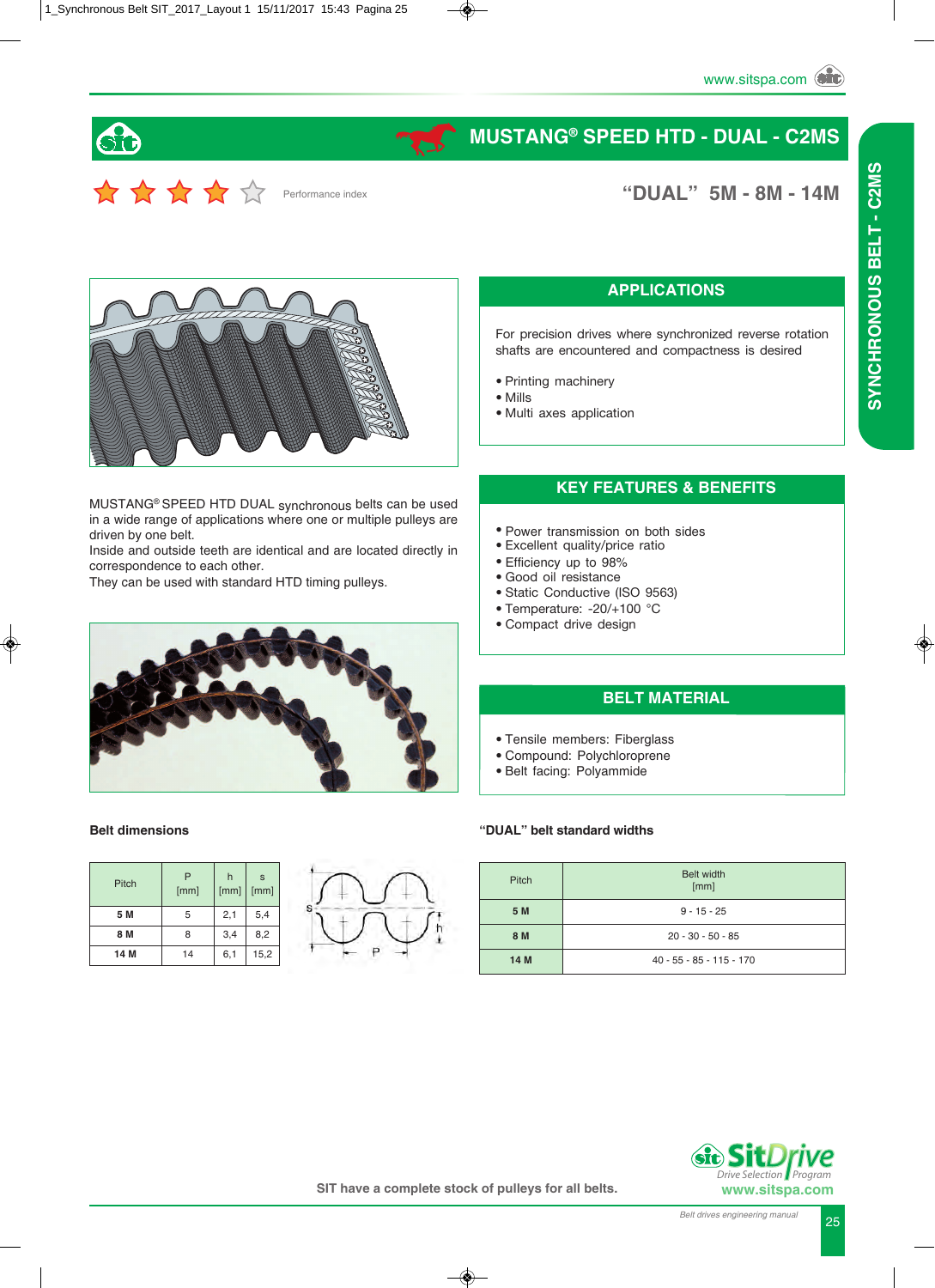## **Available sizes**

|           | 5 <sub>M</sub>       |
|-----------|----------------------|
| Teeth no. | Pitch length<br>[mm] |
| 113       | 565                  |
| 120       | 600                  |
| 123       | 615                  |
| 124       | 620                  |
| 126       | 630                  |
| 127       | 635                  |
| 133       | 665                  |
| 140       | 700                  |
| 142       | 710                  |
| 148       | 740                  |
| 151       | 755                  |
| 160       | 800                  |
| 167       | 835                  |
| 168       | 840                  |
| 172       | 860                  |
| 178       | 890                  |
| 180       | 900                  |
| 185       | 925                  |
| 190       | 950                  |
| 200       | 1000                 |
| 210       | 1050                 |
| 225       | 1125                 |
| 240       | 1200                 |
| 254       | 1270                 |
| 284       | 1420                 |
| 300       | 1500                 |
| 319       | 1595                 |
| 338       | 1690                 |
| 400       | 2000                 |

|           | <b>8M</b>            |
|-----------|----------------------|
| Teeth no. | Pitch length<br>[mm] |
| 75        | 600                  |
| 78        | 624                  |
| 80        | 640                  |
| 82        | 656                  |
| 90        | 720                  |
| 97        | 776                  |
| 98        | 784                  |
| 100       | 800                  |
| 110       | 880                  |
| 115       | 920                  |
| 120       | 960                  |
| 130       | 1040                 |
| 140       | 1120                 |
| 150       | 1200                 |
| 160       | 1280                 |
| 163       | 1304                 |
| 166       | 1328                 |
| 170       | 1360                 |
| 178       | 1424                 |
| 180       | 1440                 |
| 190       | 1520                 |
| 200       | 1600                 |
| 220       | 1760                 |
| 225       | 1800                 |
| 250       | 2000                 |
| 281       | 2248                 |
| 300       | 2400                 |
| 325       | 2600                 |

|           | 14M                  |
|-----------|----------------------|
| Teeth no. | Pitch length<br>[mm] |
| 69        | 966                  |
| 85        | 1190                 |
| 100       | 1400                 |
| 115       | 1610                 |
| 127       | 1778                 |
| 135       | 1890                 |
| 150       | 2100                 |
| 165       | 2310                 |
| 175       | 2450                 |

| <b>Part Number</b>         | C2MS 1200 - 8M | 20 |
|----------------------------|----------------|----|
| "MUSTANG® SPEED DUAL" belt |                |    |
| Pitch length (mm)          |                |    |
| Pitch                      |                |    |
| Width (mm)                 |                |    |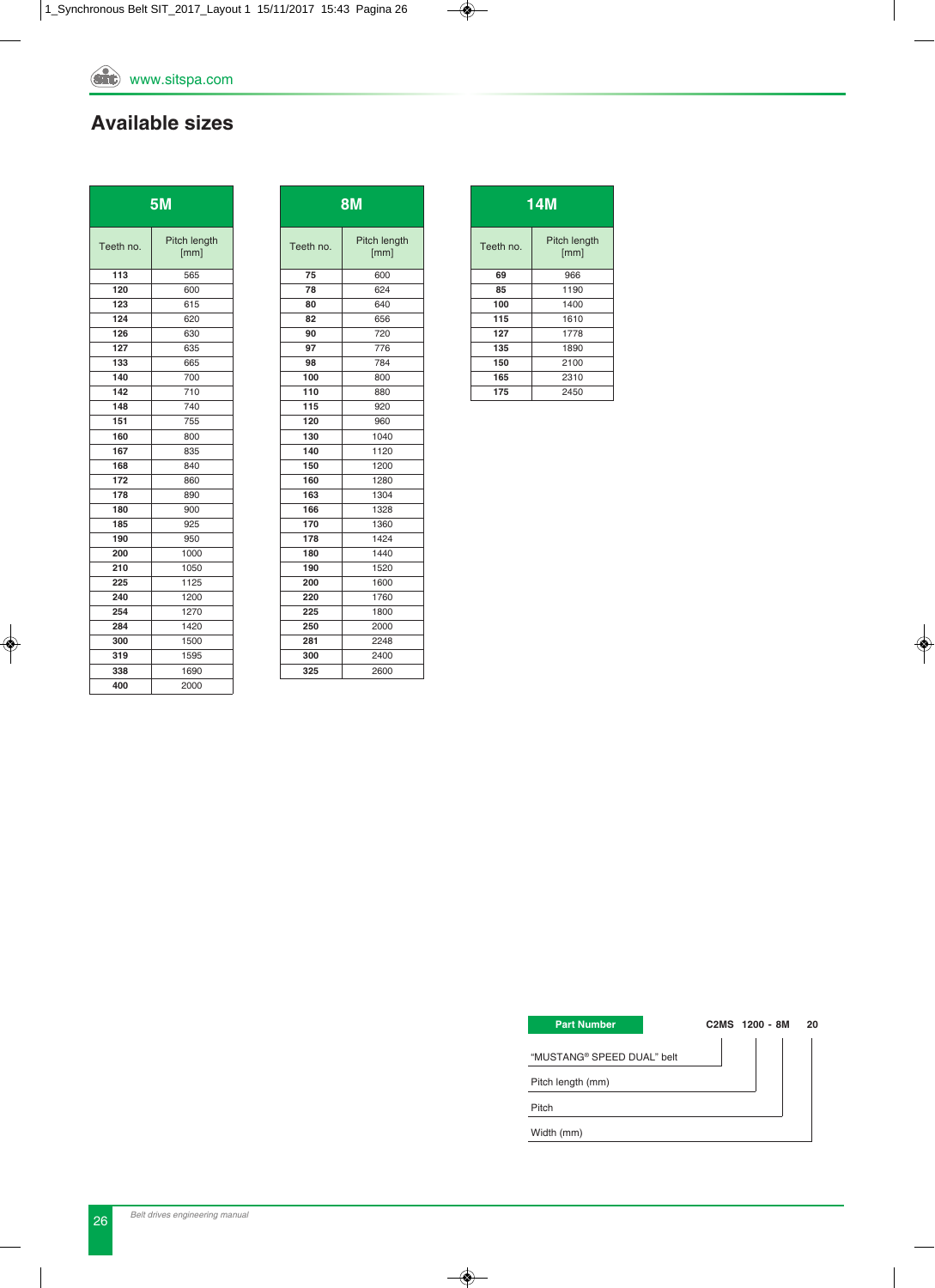### **MUSTANG® SPEED HTD - 3M06**

|              | <b>Rated power [kW]</b><br>Teeth no.<br>12<br>14<br>32<br>48<br>56<br>10<br>16<br>18<br>20<br>24<br>28<br>40<br>64<br>72<br>80 |       |       |       |       |       |       |       |       |       |       |       |       |       |       |       |
|--------------|--------------------------------------------------------------------------------------------------------------------------------|-------|-------|-------|-------|-------|-------|-------|-------|-------|-------|-------|-------|-------|-------|-------|
|              |                                                                                                                                |       |       |       |       |       |       |       |       |       |       |       |       |       |       |       |
|              | Pitch $\varnothing$ [mm]                                                                                                       | 9,55  | 11,46 | 13,37 | 15,28 | 17,19 | 19,10 | 22,92 | 26,74 | 30,56 | 38,20 | 45,84 | 53,48 | 61,12 | 68,75 | 76,39 |
|              | 20                                                                                                                             | 0,003 | 0,004 | 0,004 | 0,005 | 0,006 | 0,007 | 0,009 | 0,010 | 0,012 | 0,015 | 0,018 | 0,022 | 0,025 | 0,029 | 0,032 |
|              | 40                                                                                                                             | 0,005 | 0,007 | 0,008 | 0,010 | 0,011 | 0,013 | 0,016 | 0,019 | 0,022 | 0,028 | 0,035 | 0,041 | 0,048 | 0,054 | 0,061 |
|              | 60                                                                                                                             | 0,007 | 0,010 | 0,012 | 0,014 | 0,016 | 0,018 | 0,023 | 0,027 | 0,032 | 0,041 | 0,050 | 0,059 | 0,069 | 0,078 | 0,088 |
|              | 100                                                                                                                            | 0,011 | 0,015 | 0,019 | 0,022 | 0,026 | 0,029 | 0,036 | 0,043 | 0,050 | 0,065 | 0,079 | 0,094 | 0,109 | 0,124 | 0,139 |
|              | 200                                                                                                                            | 0,020 | 0,027 | 0,034 | 0,041 | 0,047 | 0,053 | 0,066 | 0,079 | 0,093 | 0,119 | 0,147 | 0,174 | 0,202 | 0,230 | 0,258 |
|              | 300                                                                                                                            | 0,027 | 0,038 | 0,048 | 0,057 | 0,067 | 0,076 | 0,095 | 0,113 | 0,132 | 0,171 | 0,209 | 0,249 | 0,288 | 0,328 | 0,368 |
|              | 400                                                                                                                            | 0,034 | 0,049 | 0,061 | 0,073 | 0,085 | 0,097 | 0,121 | 0,145 | 0,170 | 0,219 | 0,269 | 0,319 | 0,370 | 0,421 | 0,472 |
|              | 500                                                                                                                            | 0,041 | 0,059 | 0,074 | 0,089 | 0,103 | 0,118 | 0,147 | 0,176 | 0,206 | 0,265 | 0,326 | 0,387 | 0,448 | 0,510 | 0,571 |
|              | 600                                                                                                                            | 0,047 | 0,068 | 0,086 | 0,103 | 0,120 | 0,137 | 0,171 | 0,206 | 0,240 | 0,310 | 0,380 | 0,452 | 0,523 | 0,595 | 0,666 |
|              | 700                                                                                                                            | 0,054 | 0,078 | 0,098 | 0,118 | 0,137 | 0,156 | 0,195 | 0,234 | 0,274 | 0,353 | 0,433 | 0,514 | 0,595 | 0,676 | 0,758 |
|              | 800                                                                                                                            | 0,059 | 0,086 | 0,109 | 0,131 | 0,153 | 0,175 | 0,218 | 0,262 | 0,306 | 0,395 | 0,485 | 0,575 | 0,665 | 0,755 | 0,845 |
|              | 950                                                                                                                            | 0,068 | 0,099 | 0,126 | 0,151 | 0,176 | 0,202 | 0,252 | 0,303 | 0,353 | 0,456 | 0,559 | 0,662 | 0,766 | 0,869 | 0,972 |
|              | 1000                                                                                                                           | 0,070 | 0,103 | 0,131 | 0,158 | 0,184 | 0,210 | 0,263 | 0,316 | 0,369 | 0,476 | 0,583 | 0,691 | 0,798 | 0,906 | 1,01  |
|              | 1200                                                                                                                           | 0,081 | 0.119 | 0,152 | 0,183 | 0,214 | 0,244 | 0,305 | 0,367 | 0,429 | 0,552 | 0,677 | 0,801 | 0,924 | 1,05  | 1,17  |
| Small pulley | 1450                                                                                                                           | 0,093 | 0,138 | 0,177 | 0,213 | 0,249 | 0,285 | 0,356 | 0,428 | 0,500 | 0,644 | 0,787 | 0,930 | 1,07  | 1,21  | 1,35  |
|              | 1600                                                                                                                           | 0,100 | 0,149 | 0,191 | 0,230 | 0,269 | 0,308 | 0,386 | 0,463 | 0,541 | 0,696 | 0,851 | 1,00  | 1,16  | 1,30  | 1,45  |
|              | 1800                                                                                                                           | 0,108 | 0,164 | 0,209 | 0,253 | 0,296 | 0,339 | 0,424 | 0,509 | 0,594 | 0,764 | 0,932 | 1,10  | 1,26  | 1,42  | 1,58  |
| rpm          | 2000                                                                                                                           | 0,117 | 0,177 | 0,227 | 0,275 | 0,322 | 0,368 | 0,461 | 0,553 | 0,645 | 0,828 | 1,01  | 1,19  | 1,36  | 1,53  | 1,70  |
|              | 2400                                                                                                                           | 0,132 | 0,203 | 0,261 | 0,316 | 0,370 | 0,424 | 0,531 | 0.637 | 0,742 | 0,951 | 1,16  | 1,36  | 1,55  | 1,74  | 1,92  |
|              | 2850                                                                                                                           | 0,149 | 0,230 | 0,297 | 0,361 | 0,422 | 0,484 | 0,605 | 0,725 | 0,845 | 1,08  | 1,31  | 1,53  | 1,74  | 1,94  | 2,13  |
|              | 3200                                                                                                                           | 0,160 | 0,250 | 0,324 | 0,393 | 0,461 | 0,528 | 0,660 | 0,790 | 0,919 | 1,17  | 1,42  | 1,65  | 1,87  | 2,08  | 2,28  |
|              | 3600                                                                                                                           | 0,173 | 0,272 | 0,353 | 0,429 | 0,503 | 0,576 | 0,719 | 0,861 | 1,00  | 1,27  | 1,53  | 1,78  | 2,01  | 2,22  | 2,42  |
|              | 4000                                                                                                                           | 0,184 | 0,293 | 0,381 | 0,463 | 0,543 | 0,621 | 0,776 | 0,928 | 1,08  | 1,36  | 1,64  | 1,89  | 2,13  | 2,34  | 2,54  |
|              | 5000                                                                                                                           | 0,210 | 0,341 | 0,445 | 0,542 | 0,635 | 0,727 | 0,906 | 1,08  | 1,25  | 1,57  | 1,86  | 2,13  | 2,36  | 2,56  | 2,73  |
|              | 6000                                                                                                                           | 0,233 | 0,384 | 0,502 | 0,613 | 0,719 | 0,822 | 1,02  | 1,21  | 1,40  | 1,74  | 2,04  | 2,30  | 2,51  | 2,68  | 2,80  |
|              | 7000                                                                                                                           | 0,252 | 0,422 | 0,555 | 0,677 | 0,794 | 0,907 | 1,12  | 1,33  | 1,52  | 1,87  | 2,17  | 2,41  | 2,59  | 2,70  | 2,74  |
|              | 8000                                                                                                                           | 0,269 | 0,457 | 0,603 | 0,736 | 0,862 | 0,984 | 1,22  | 1,43  | 1,63  | 1,98  | 2,26  | 2,46  | 2,58  | 2,62  | 2,57  |
|              | 10000                                                                                                                          | 0,295 | 0,517 | 0,686 | 0,837 | 0,979 | 1,11  | 1,37  | 1,59  | 1,79  | 2,12  | 2,32  | 2,41  | 2,37  | 2,21  | 1,90  |
|              | 12000                                                                                                                          | 0,314 | 0,567 | 0,754 | 0,921 | 1,07  | 1,22  | 1,48  | 1,70  | 1,89  | 2,15  | 2,24  | 2,16  | 1,91  | 1,46  |       |

### **MUSTANG® SPEED HTD - 3M09**

|              | <b>Rated power [kW]</b><br>Teeth no.<br>40<br>48<br>64<br>16<br>72 |       |       |       |       |       |       |       |       |       |       |       |       |       |       |       |
|--------------|--------------------------------------------------------------------|-------|-------|-------|-------|-------|-------|-------|-------|-------|-------|-------|-------|-------|-------|-------|
|              |                                                                    | 10    | 12    | 14    |       | 18    | 20    | 24    | 28    | 32    |       |       | 56    |       |       | 80    |
|              | Pitch $\varnothing$ [mm]                                           | 9,55  | 11,46 | 13,37 | 15,28 | 17,19 | 19,10 | 22,92 | 26,74 | 30,56 | 38,20 | 45,84 | 53,48 | 61,12 | 68,75 | 76,39 |
|              | 20                                                                 | 0,004 | 0,006 | 0,007 | 0,009 | 0,010 | 0,011 | 0,014 | 0,017 | 0,019 | 0,025 | 0,030 | 0,036 | 0,041 | 0,047 | 0,053 |
|              | 40                                                                 | 0,008 | 0,011 | 0,014 | 0,016 | 0,019 | 0,021 | 0,026 | 0,031 | 0,036 | 0,046 | 0,057 | 0,067 | 0,078 | 0,088 | 0,099 |
|              | 60                                                                 | 0,012 | 0,016 | 0,019 | 0,023 | 0,027 | 0,030 | 0,037 | 0,045 | 0,052 | 0,067 | 0,082 | 0,097 | 0,112 | 0,128 | 0,143 |
|              | 100                                                                | 0,018 | 0,025 | 0,030 | 0,036 | 0,042 | 0,047 | 0,059 | 0,070 | 0,082 | 0,105 | 0,129 | 0,153 | 0,178 | 0,202 | 0,227 |
|              | 200                                                                | 0,032 | 0,044 | 0,055 | 0,066 | 0,077 | 0,087 | 0,108 | 0,130 | 0,151 | 0,195 | 0,239 | 0,284 | 0,329 | 0,375 | 0,421 |
|              | 300                                                                | 0,044 | 0,063 | 0,078 | 0,094 | 0,109 | 0,124 | 0,154 | 0,185 | 0,215 | 0,278 | 0,341 | 0,405 | 0,470 | 0,535 | 0,600 |
|              | 400                                                                | 0,056 | 0,080 | 0,100 | 0,120 | 0.139 | 0,159 | 0,198 | 0,237 | 0,277 | 0,357 | 0,438 | 0,520 | 0,603 | 0,686 | 0,770 |
|              | 500                                                                | 0,067 | 0,096 | 0,121 | 0,145 | 0,168 | 0,192 | 0,239 | 0,287 | 0,335 | 0,432 | 0,531 | 0,630 | 0,730 | 0,831 | 0,931 |
|              | 600                                                                | 0,077 | 0,111 | 0,140 | 0,168 | 0,196 | 0,224 | 0,279 | 0,335 | 0,391 | 0,505 | 0,620 | 0,736 | 0,852 | 0,969 | 1,09  |
|              | 700                                                                | 0,087 | 0,126 | 0,160 | 0,192 | 0,223 | 0,255 | 0,318 | 0,382 | 0,446 | 0,576 | 0,707 | 0,838 | 0,970 | 1,10  | 1,23  |
|              | 800                                                                | 0,097 | 0,141 | 0,178 | 0,214 | 0,249 | 0,285 | 0,356 | 0,427 | 0,499 | 0,644 | 0,790 | 0,937 | 1,08  | 1,23  | 1,38  |
|              | 950                                                                | 0,110 | 0.162 | 0,205 | 0,247 | 0,288 | 0,329 | 0,411 | 0,493 | 0,576 | 0,743 | 0,911 | 1,08  | 1,25  | 1,42  | 1,58  |
| Small pulley | 1000                                                               | 0,115 | 0,168 | 0,214 | 0,257 | 0,300 | 0,343 | 0,428 | 0,515 | 0,601 | 0,775 | 0,951 | 1,13  | 1,30  | 1,48  | 1,65  |
|              | 1200                                                               | 0,132 | 0,195 | 0,248 | 0,298 | 0,348 | 0,398 | 0,498 | 0,598 | 0,699 | 0,901 | 1,10  | 1,30  | 1,51  | 1,71  | 1,90  |
|              | 1450                                                               | 0,151 | 0,226 | 0,288 | 0,347 | 0,406 | 0,464 | 0,581 | 0,698 | 0,815 | 1,05  | 1,28  | 1,52  | 1,75  | 1,97  | 2,20  |
|              | 1600                                                               | 0,162 | 0,244 | 0,311 | 0,376 | 0,439 | 0,502 | 0,629 | 0,755 | 0,882 | 1,13  | 1,39  | 1,64  | 1,88  | 2,13  | 2,37  |
|              | 1800                                                               | 0,177 | 0,267 | 0,341 | 0,412 | 0,482 | 0,552 | 0,691 | 0,829 | 0,968 | 1,24  | 1,52  | 1,79  | 2,06  | 2,32  | 2,58  |
| rpm          | 2000                                                               | 0,190 | 0,289 | 0,370 | 0,448 | 0,524 | 0,600 | 0,751 | 0,901 | 1,05  | 1,35  | 1,65  | 1,94  | 2,22  | 2,50  | 2,77  |
|              | 2400                                                               | 0,216 | 0,331 | 0,426 | 0,516 | 0,604 | 0,691 | 0,865 | 1,04  | 1,21  | 1,55  | 1,88  | 2,21  | 2,53  | 2,83  | 3,13  |
|              | 2850                                                               | 0,242 | 0,375 | 0,484 | 0,588 | 0,689 | 0,788 | 0,986 | 1,18  | 1,38  | 1,76  | 2,13  | 2,49  | 2,84  | 3,17  | 3,48  |
|              | 3200                                                               | 0,261 | 0,408 | 0,528 | 0,641 | 0,751 | 0,860 | 1,08  | 1,29  | 1,50  | 1,91  | 2,31  | 2,69  | 3,05  | 3,39  | 3,71  |
|              | 3600                                                               | 0,282 | 0,444 | 0,575 | 0,699 | 0,819 | 0,938 | 1,17  | 1,40  | 1,63  | 2,07  | 2,49  | 2,89  | 3,27  | 3,62  | 3,94  |
|              | 4000                                                               | 0,301 | 0,478 | 0,620 | 0,754 | 0,885 | 1,01  | 1,27  | 1,51  | 1,75  | 2,22  | 2,67  | 3,08  | 3,47  | 3,82  | 4,13  |
|              | 5000                                                               | 0,343 | 0,556 | 0,725 | 0,883 | 1,04  | 1,19  | 1,48  | 1,76  | 2,04  | 2,56  | 3,03  | 3,47  | 3,85  | 4,18  | 4,45  |
|              | 6000                                                               | 0,379 | 0,625 | 0,819 | 1,00  | 1,17  | 1,34  | 1,67  | 1,98  | 2,28  | 2,83  | 3,32  | 3,75  | 4,10  | 4,37  | 4,56  |
|              | 7000                                                               | 0,411 | 0,688 | 0,904 | 1,10  | 1,29  | 1,48  | 1,83  | 2,17  | 2,48  | 3,06  | 3,54  | 3,93  | 4,21  | 4,40  | 4,47  |
|              | 8000                                                               | 0,438 | 0,745 | 0,982 | 1,20  | 1,41  | 1,60  | 1,98  | 2,33  | 2,66  | 3,23  | 3,68  | 4,01  | 4,21  | 4,27  | 4,19  |
|              | 10000                                                              | 0,481 | 0,843 | 1,12  | 1,36  | 1,60  | 1,82  | 2,23  | 2,59  | 2,92  | 3,45  | 3,79  | 3,93  | 3,87  | 3,59  | 3,10  |
|              | 12000                                                              | 0,513 | 0,925 | 1,23  | 1,50  | 1,75  | 1,99  | 2.41  | 2,77  | 3,08  | 3,50  | 3,66  | 3,53  | 3,11  | 2,38  |       |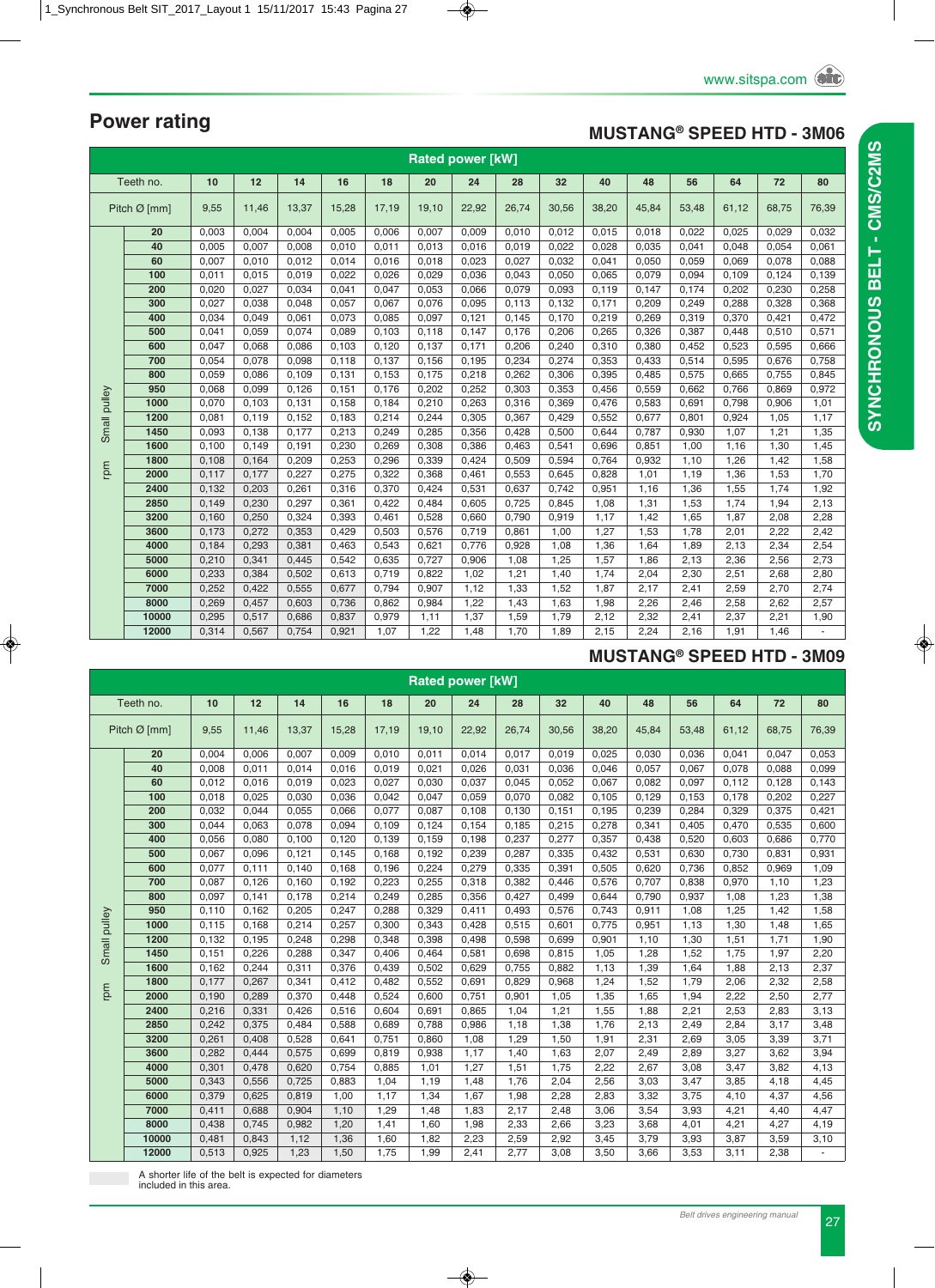### **MUSTANG® SPEED HTD - 3M15**

|              | <b>Rated power [kW]</b><br>12<br>14<br>18<br>20<br>24<br>32<br>48<br>56<br>80<br>Teeth no.<br>10<br>16<br>28<br>40<br>64<br>72 |       |       |       |       |       |       |       |       |       |       |       |       |       |       |       |
|--------------|--------------------------------------------------------------------------------------------------------------------------------|-------|-------|-------|-------|-------|-------|-------|-------|-------|-------|-------|-------|-------|-------|-------|
|              |                                                                                                                                |       |       |       |       |       |       |       |       |       |       |       |       |       |       |       |
|              | Pitch $Ø$ [mm]                                                                                                                 | 9,55  | 11,46 | 13,37 | 15,28 | 17,19 | 19,10 | 22,92 | 26,74 | 30,56 | 38,20 | 45,84 | 53,48 | 61,12 | 68,75 | 76,39 |
|              | 20                                                                                                                             | 0,008 | 0,011 | 0,013 | 0,015 | 0,018 | 0,020 | 0,025 | 0,029 | 0,034 | 0,043 | 0,053 | 0,063 | 0,073 | 0,083 | 0,093 |
|              | 40                                                                                                                             | 0,014 | 0.019 | 0,024 | 0.028 | 0,033 | 0,037 | 0,046 | 0,055 | 0,064 | 0,082 | 0.100 | 0,118 | 0,137 | 0,156 | 0,175 |
|              | 60                                                                                                                             | 0,020 | 0,028 | 0,034 | 0,041 | 0,047 | 0,053 | 0,066 | 0,079 | 0,092 | 0,118 | 0,144 | 0,171 | 0,198 | 0,225 | 0,253 |
|              | 100                                                                                                                            | 0,032 | 0,043 | 0,054 | 0,064 | 0,074 | 0,084 | 0,104 | 0,124 | 0,145 | 0,186 | 0,228 | 0,271 | 0,314 | 0,357 | 0,401 |
|              | 200                                                                                                                            | 0,056 | 0,079 | 0,098 | 0,117 | 0,135 | 0,154 | 0,191 | 0,229 | 0,267 | 0,344 | 0,422 | 0,502 | 0,581 | 0,662 | 0,743 |
|              | 300                                                                                                                            | 0,079 | 0,111 | 0,139 | 0,165 | 0,192 | 0,219 | 0,272 | 0,326 | 0,381 | 0,491 | 0,603 | 0,716 | 0,830 | 0,945 | 1,06  |
|              | 400                                                                                                                            | 0,099 | 0,141 | 0,177 | 0,211 | 0,246 | 0,280 | 0,349 | 0,418 | 0,489 | 0,630 | 0,774 | 0,919 | 1,07  | 1,21  | 1,36  |
|              | 500                                                                                                                            | 0,118 | 0,170 | 0,213 | 0,255 | 0,297 | 0,339 | 0,422 | 0,507 | 0,592 | 0,764 | 0,938 | 1,11  | 1,29  | 1,47  | 1,65  |
|              | 600                                                                                                                            | 0,137 | 0,197 | 0,248 | 0,298 | 0,347 | 0,395 | 0,493 | 0,592 | 0,692 | 0,893 | 1,10  | 1,30  | 1,51  | 1,71  | 1,92  |
|              | 700                                                                                                                            | 0,154 | 0.223 | 0,282 | 0,339 | 0,394 | 0,450 | 0,562 | 0,675 | 0,788 | 1.02  | 1.25  | 1,48  | 1,71  | 1,95  | 2,18  |
|              | 800                                                                                                                            | 0,171 | 0,249 | 0,315 | 0,378 | 0,441 | 0,503 | 0,629 | 0,755 | 0,882 | 1,14  | 1,40  | 1,66  | 1,92  | 2,18  | 2,43  |
|              | 950                                                                                                                            | 0,195 | 0,286 | 0,362 | 0,436 | 0,508 | 0,581 | 0,726 | 0,871 | 1,02  | 1,31  | 1,61  | 1,91  | 2,21  | 2,50  | 2,80  |
|              | 1000                                                                                                                           | 0,203 | 0,298 | 0,378 | 0,454 | 0,530 | 0,606 | 0,757 | 0,909 | 1,06  | 1,37  | 1,68  | 1,99  | 2,30  | 2,61  | 2,92  |
|              | 1200                                                                                                                           | 0,232 | 0,344 | 0,437 | 0,527 | 0,615 | 0,703 | 0,880 | 1,06  | 1,23  | 1,59  | 1,95  | 2,31  | 2,66  | 3,01  | 3,36  |
| Small pulley | 1450                                                                                                                           | 0,267 | 0,399 | 0,509 | 0,614 | 0,717 | 0,820 | 1,03  | 1,23  | 1,44  | 1,85  | 2,27  | 2,68  | 3,09  | 3,49  | 3,89  |
|              | 1600                                                                                                                           | 0,287 | 0,430 | 0,550 | 0,664 | 0,776 | 0,888 | 1,11  | 1,33  | 1,56  | 2,00  | 2,45  | 2,89  | 3,33  | 3,76  | 4,18  |
|              | 1800                                                                                                                           | 0,312 | 0,471 | 0,603 | 0,729 | 0,852 | 0,975 | 1,22  | 1,47  | 1,71  | 2,20  | 2,68  | 3,16  | 3,63  | 4,10  | 4,55  |
| mpm          | 2000                                                                                                                           | 0,336 | 0,510 | 0,654 | 0,791 | 0,926 | 1,06  | 1,33  | 1,59  | 1,86  | 2,39  | 2,91  | 3,42  | 3,93  | 4,42  | 4,90  |
|              | 2400                                                                                                                           | 0,381 | 0,585 | 0,752 | 0,911 | 1,07  | 1,22  | 1,53  | 1,83  | 2,14  | 2,74  | 3,33  | 3,91  | 4,47  | 5,01  | 5,53  |
|              | 2850                                                                                                                           | 0,428 | 0,663 | 0,856 | 1,04  | 1,22  | 1,39  | 1.74  | 2,09  | 2,43  | 3,11  | 3.77  | 4,40  | 5,01  | 5,59  | 6,15  |
|              | 3200                                                                                                                           | 0,461 | 0,721 | 0,933 | 1,13  | 1,33  | 1,52  | 1,90  | 2,28  | 2,65  | 3,38  | 4,08  | 4,75  | 5,39  | 5,99  | 6,56  |
|              | 3600                                                                                                                           | 0,497 | 0,784 | 1,02  | 1,23  | 1,45  | 1,66  | 2,07  | 2,48  | 2,88  | 3,66  | 4,41  | 5,11  | 5,78  | 6,40  | 6,97  |
|              | 4000                                                                                                                           | 0,531 | 0,844 | 1,10  | 1,33  | 1,56  | 1,79  | 2,24  | 2,67  | 3,10  | 3,93  | 4,71  | 5,44  | 6,12  | 6,74  | 7,30  |
|              | 5000                                                                                                                           | 0,606 | 0,982 | 1,28  | 1,56  | 1,83  | 2,09  | 2,61  | 3,11  | 3,60  | 4,52  | 5,36  | 6,13  | 6,80  | 7,38  | 7,87  |
|              | 6000                                                                                                                           | 0,671 | 1,10  | 1,45  | 1,76  | 2,07  | 2,37  | 2,94  | 3,49  | 4,02  | 5,00  | 5,87  | 6,62  | 7,24  | 7,72  | 8,06  |
|              | 7000                                                                                                                           | 0,726 | 1,22  | 1,60  | 1,95  | 2,29  | 2,61  | 3,24  | 3,83  | 4,39  | 5,40  | 6,25  | 6,94  | 7,45  | 7,77  | 7,90  |
|              | 8000                                                                                                                           | 0,774 | 1,32  | 1,74  | 2,12  | 2,48  | 2,83  | 3,50  | 4,12  | 4,70  | 5,71  | 6,51  | 7,09  | 7,44  | 7,55  | 7,41  |
|              | 10000                                                                                                                          | 0,850 | 1,49  | 1,97  | 2,41  | 2,82  | 3,21  | 3,93  | 4,58  | 5,16  | 6,09  | 6,69  | 6,95  | 6,84  | 6,35  | 5,48  |
|              | 12000                                                                                                                          | 0.906 | 1.63  | 2,17  | 2.65  | 3.09  | 3.51  | 4,26  | 4.90  | 5.44  | 6.19  | 6.46  | 6.24  | 5.49  | 4,20  |       |

### **MUSTANG® SPEED HTD - 5M09**

|              | <b>Rated power [kW]</b><br>Teeth no.<br>18<br>44<br>14<br>16<br>20<br>24<br>28<br>32<br>36<br>40<br>48<br>56<br>64<br>72<br>80 |       |       |       |       |       |       |       |       |       |       |       |       |                          |        |        |
|--------------|--------------------------------------------------------------------------------------------------------------------------------|-------|-------|-------|-------|-------|-------|-------|-------|-------|-------|-------|-------|--------------------------|--------|--------|
|              |                                                                                                                                |       |       |       |       |       |       |       |       |       |       |       |       |                          |        |        |
|              | Pitch $\varnothing$ [mm]                                                                                                       | 22,28 | 25,46 | 28,65 | 31,83 | 38,20 | 44,56 | 50,93 | 57,30 | 63,66 | 70,03 | 76,39 | 89,13 | 101,86                   | 114,59 | 127,32 |
|              | 20                                                                                                                             | 0,017 | 0,021 | 0,025 | 0,028 | 0,035 | 0,042 | 0,049 | 0,056 | 0,063 | 0,071 | 0,078 | 0,093 | 0,108                    | 0,123  | 0,139  |
|              | 40                                                                                                                             | 0,032 | 0,039 | 0,046 | 0,052 | 0,065 | 0,079 | 0,092 | 0,106 | 0,119 | 0,133 | 0,147 | 0,175 | 0,204                    | 0,233  | 0,262  |
|              | 60                                                                                                                             | 0,046 | 0,056 | 0,066 | 0,075 | 0,094 | 0,113 | 0,133 | 0,152 | 0,172 | 0,192 | 0,212 | 0,253 | 0,295                    | 0,337  | 0,379  |
|              | 100                                                                                                                            | 0,072 | 0,088 | 0,103 | 0,118 | 0,148 | 0,179 | 0,210 | 0,241 | 0,273 | 0,304 | 0,337 | 0,402 | 0,468                    | 0,535  | 0,602  |
|              | 200                                                                                                                            | 0,130 | 0,160 | 0,189 | 0,217 | 0,274 | 0,330 | 0,388 | 0,446 | 0,505 | 0,565 | 0,624 | 0,745 | 0,868                    | 0,992  | 1,12   |
|              | 300                                                                                                                            | 0,183 | 0,227 | 0,268 | 0,309 | 0,389 | 0,471 | 0,554 | 0,637 | 0,721 | 0,806 | 0,891 | 1,06  | 1,24                     | 1,41   | 1,59   |
|              | 400                                                                                                                            | 0,233 | 0,290 | 0,343 | 0,395 | 0,499 | 0.604 | 0,710 | 0,817 | 0,925 | 1,03  | 1,14  | 1,36  | 1,59                     | 1,81   | 2,04   |
|              | 500                                                                                                                            | 0,280 | 0,349 | 0,414 | 0,477 | 0,604 | 0,731 | 0,860 | 0,990 | 1,12  | 1,25  | 1,38  | 1,65  | 1,92                     | 2,19   | 2,46   |
|              | 600                                                                                                                            | 0,325 | 0,406 | 0,482 | 0,557 | 0,705 | 0,854 | 1,00  | 1,16  | 1,31  | 1,46  | 1,62  | 1,92  | 2,23                     | 2,55   | 2,86   |
|              | 700                                                                                                                            | 0,369 | 0,462 | 0,548 | 0,633 | 0,802 | 0,972 | 1,14  | 1,32  | 1,49  | 1,66  | 1,84  | 2,19  | 2,54                     | 2,89   | 3,24   |
|              | 800                                                                                                                            | 0.411 | 0,515 | 0,612 | 0.707 | 0,897 | 1,09  | 1,28  | 1,47  | 1,66  | 1,86  | 2,05  | 2,44  | 2,83                     | 3,21   | 3,60   |
|              | 950                                                                                                                            | 0,471 | 0,592 | 0,705 | 0,815 | 1,03  | 1,25  | 1,47  | 1,69  | 1,91  | 2,14  | 2,36  | 2,80  | 3,24                     | 3,68   | 4,11   |
|              | 1000                                                                                                                           | 0,491 | 0,617 | 0,735 | 0,850 | 1,08  | 1,31  | 1,54  | 1,77  | 2,00  | 2,23  | 2,46  | 2,92  | 3,37                     | 3,83   | 4,27   |
| Small pulley | 1200                                                                                                                           | 0,566 | 0,714 | 0,851 | 0,985 | 1,25  | 1,51  | 1,78  | 2,05  | 2,31  | 2,58  | 2,84  | 3,36  | 3,88                     | 4,39   | 4,88   |
|              | 1450                                                                                                                           | 0,656 | 0,829 | 0,990 | 1,15  | 1,45  | 1,76  | 2,07  | 2,37  | 2,68  | 2,98  | 3,28  | 3,88  | 4,46                     | 5,02   | 5,57   |
|              | 1600                                                                                                                           | 0,707 | 0,895 | 1,07  | 1,24  | 1,57  | 1,90  | 2,23  | 2,56  | 2,89  | 3,21  | 3,53  | 4,17  | 4,78                     | 5,37   | 5,95   |
| rpm          | 1800                                                                                                                           | 0,773 | 0,980 | 1,17  | 1,36  | 1,72  | 2,09  | 2,44  | 2,80  | 3,16  | 3,51  | 3,85  | 4,53  | 5,18                     | 5,80   | 6,40   |
|              | 2000                                                                                                                           | 0,836 | 1,06  | 1,27  | 1,47  | 1,87  | 2,26  | 2,65  | 3,03  | 3,41  | 3,78  | 4,15  | 4,86  | 5,55                     | 6,20   | 6,81   |
|              | 2400                                                                                                                           | 0,955 | 1,22  | 1,46  | 1,69  | 2,14  | 2,59  | 3,03  | 3,46  | 3,88  | 4,29  | 4,70  | 5,47  | 6,19                     | 6,87   | 7,48   |
|              | 2850                                                                                                                           | 1,08  | 1,38  | 1,65  | 1,92  | 2,43  | 2,93  | 3,41  | 3,89  | 4,35  | 4,80  | 5,23  | 6,05  | 6,79                     | 7,45   | 8,04   |
|              | 3200                                                                                                                           | 1,17  | 1,50  | 1,80  | 2,08  | 2,63  | 3,17  | 3,69  | 4,19  | 4,68  | 5,15  | 5,59  | 6,42  | 7,16                     | 7,79   | 8,32   |
|              | 3600                                                                                                                           | 1,27  | 1,63  | 1,95  | 2,26  | 2,86  | 3,43  | 3,98  | 4,51  | 5,02  | 5,50  | 5,96  | 6,78  | 7,48                     | 8,06   | 8,50   |
|              | 4000                                                                                                                           | 1,36  | 1,75  | 2,10  | 2,43  | 3,06  | 3,67  | 4,25  | 4,80  | 5,32  | 5,81  | 6,26  | 7,06  | 7,71                     | 8,20   | 8,52   |
|              | 5000                                                                                                                           | 1,57  | 2,02  | 2,42  | 2,80  | 3,52  | 4,19  | 4,81  | 5,39  | 5,91  | 6,38  | 6,80  | 7,46  | 7,88                     | 8,04   | 7,93   |
|              | 6000                                                                                                                           | 1,75  | 2,26  | 2,71  | 3,12  | 3,90  | 4,60  | 5,24  | 5,80  | 6,29  | 6,71  | 7,04  | 7,45  | 7,50                     | 7,18   |        |
|              | 7000                                                                                                                           | 1,90  | 2,46  | 2,95  | 3,40  | 4,21  | 4,92  | 5,54  | 6,07  | 6,48  | 6,79  | 6,99  | 7,04  |                          |        |        |
|              | 8000                                                                                                                           | 2,04  | 2,64  | 3,16  | 3,63  | 4,46  | 5,16  | 5,73  | 6,18  | 6,49  | 6,65  | 6,67  |       | $\overline{\phantom{m}}$ |        |        |
|              | 10000                                                                                                                          | 2,25  | 2,92  | 3,48  | 3,96  | 4,77  | 5,38  | 5,80  | 6,00  | 5,99  | 5,75  | 5,28  | ٠     | ٠                        | $\sim$ |        |
|              | 12000                                                                                                                          | 2,40  | 3,12  | 3,68  | 4,16  | 4,88  | 5,32  | 5,46  | 5,31  | 4,84  | 4,05  |       |       | ä,                       |        |        |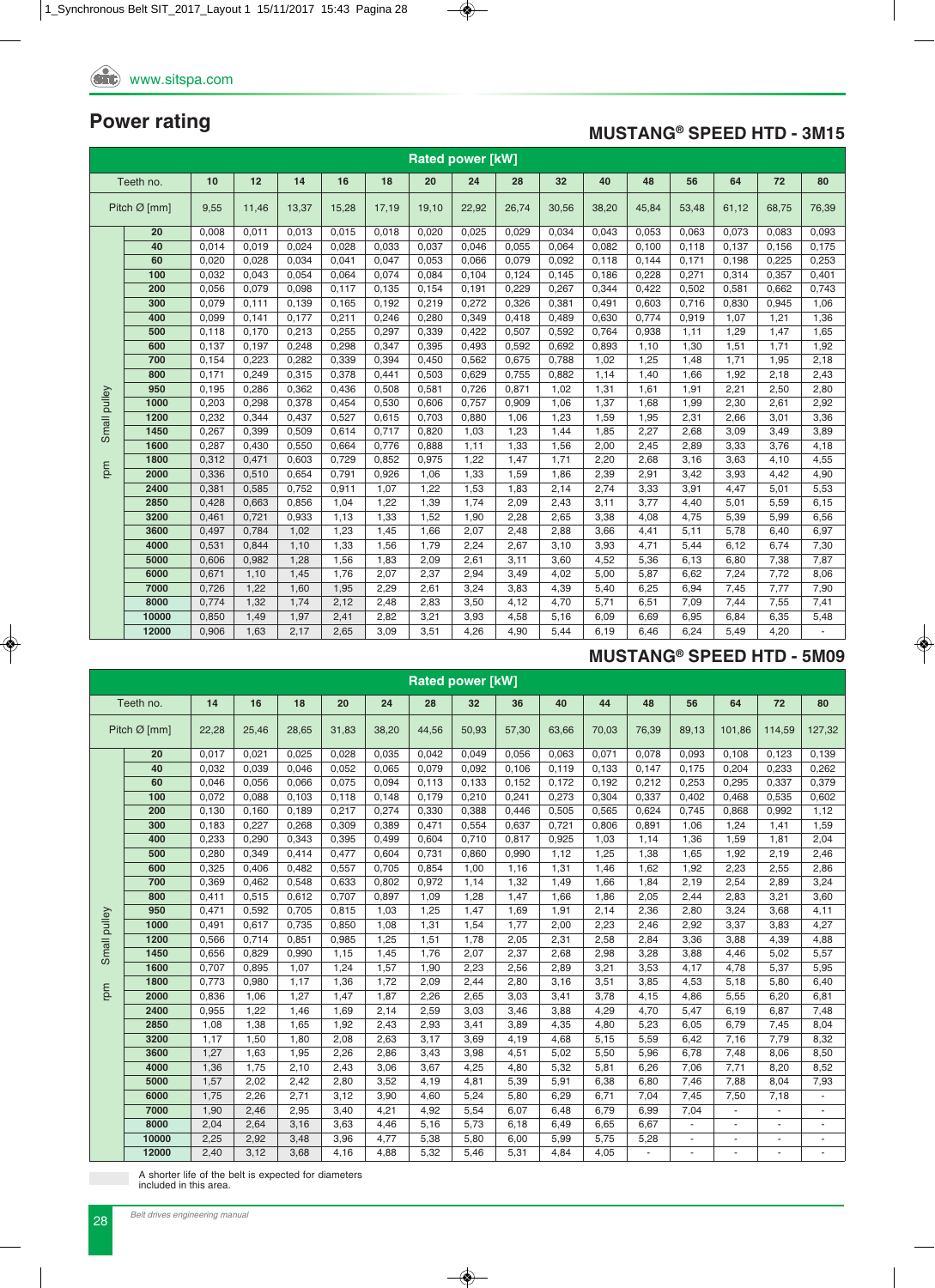### **MUSTANG® SPEED HTD - 5M15**

|              | <b>Rated power [kW]</b><br>Teeth no.<br>16<br>18<br>28<br>40<br>48<br>56<br>64<br>72<br>14<br>20<br>24<br>32<br>36<br>44<br>80 |       |       |       |       |       |       |       |       |       |       |                |                          |                          |                |                          |
|--------------|--------------------------------------------------------------------------------------------------------------------------------|-------|-------|-------|-------|-------|-------|-------|-------|-------|-------|----------------|--------------------------|--------------------------|----------------|--------------------------|
|              | Pitch $Ø$ [mm]                                                                                                                 |       |       |       |       |       |       |       |       |       |       |                |                          |                          |                |                          |
|              |                                                                                                                                | 22,28 | 25,46 | 28,65 | 31,83 | 38,20 | 44,56 | 50,93 | 57,30 | 63,66 | 70,03 | 76,39          | 89,13                    | 101,86                   | 114,59         | 127,32                   |
|              | 20                                                                                                                             | 0,032 | 0,039 | 0,045 | 0,052 | 0,065 | 0,078 | 0,091 | 0,104 | 0,117 | 0,131 | 0,144          | 0,172                    | 0,200                    | 0,228          | 0,257                    |
|              | 40                                                                                                                             | 0.059 | 0,072 | 0,085 | 0,097 | 0.121 | 0.145 | 0.170 | 0,195 | 0,221 | 0,246 | 0,272          | 0,324                    | 0.377                    | 0,431          | 0,485                    |
|              | 60                                                                                                                             | 0,085 | 0.104 | 0,121 | 0,139 | 0,174 | 0,210 | 0,245 | 0,282 | 0,318 | 0,356 | 0,393          | 0,469                    | 0,545                    | 0.623          | 0,702                    |
|              | 100                                                                                                                            | 0,133 | 0,162 | 0,191 | 0,219 | 0,275 | 0,331 | 0,388 | 0,446 | 0,504 | 0,563 | 0,623          | 0,743                    | 0,865                    | 0,989          | 1,11                     |
|              | 200                                                                                                                            | 0,240 | 0,297 | 0,349 | 0,402 | 0,506 | 0,611 | 0,718 | 0,826 | 0,935 | 1,04  | 1,16           | 1,38                     | 1,61                     | 1,83           | 2,07                     |
|              | 300                                                                                                                            | 0,339 | 0,420 | 0,496 | 0,571 | 0,721 | 0,871 | 1,02  | 1,18  | 1,33  | 1,49  | 1,65           | 1,97                     | 2,29                     | 2,62           | 2,94                     |
|              | 400                                                                                                                            | 0,431 | 0,536 | 0,634 | 0,731 | 0,923 | 1,12  | 1,31  | 1,51  | 1,71  | 1,91  | 2,12           | 2,52                     | 2,94                     | 3,35           | 3,77                     |
|              | 500                                                                                                                            | 0,519 | 0,646 | 0,766 | 0,883 | 1,12  | 1,35  | 1,59  | 1,83  | 2,07  | 2,32  | 2,56           | 3,05                     | 3,55                     | 4,05           | 4,55                     |
|              | 600                                                                                                                            | 0,602 | 0,752 | 0,892 | 1,030 | 1,30  | 1,58  | 1,86  | 2,14  | 2,42  | 2,70  | 2,99           | 3,56                     | 4,13                     | 4,71           | 5,28                     |
|              | 700                                                                                                                            | 0,683 | 0,854 | 1,01  | 1,17  | 1,48  | 1,80  | 2,11  | 2,43  | 2,75  | 3,08  | 3,40           | 4,05                     | 4,69                     | 5,34           | 5,99                     |
|              | 800                                                                                                                            | 0,760 | 0,953 | 1,13  | 1,31  | 1,66  | 2,01  | 2,36  | 2,72  | 3,08  | 3,44  | 3,79           | 4,51                     | 5,23                     | 5,95           | 6,66                     |
|              | 950                                                                                                                            | 0,872 | 1,10  | 1,30  | 1,51  | 1,91  | 2,32  | 2,72  | 3,13  | 3,54  | 3,95  | 4,36           | 5,18                     | 6,00                     | 6,80           | 7,60                     |
| Small pulley | 1000                                                                                                                           | 0,908 | 1,14  | 1,36  | 1,57  | 1,99  | 2,42  | 2,84  | 3,27  | 3,69  | 4,12  | 4,55           | 5,40                     | 6,24                     | 7,08           | 7,90                     |
|              | 1200                                                                                                                           | 1,05  | 1,32  | 1,57  | 1,82  | 2,31  | 2,80  | 3,29  | 3,78  | 4,27  | 4,76  | 5,25           | 6,22                     | 7,18                     | 8,12           | 9,04                     |
|              | 1450                                                                                                                           | 1,21  | 1,53  | 1,83  | 2,12  | 2,69  | 3,26  | 3,83  | 4,39  | 4,96  | 5,52  | 6,07           | 7,17                     | 8,25                     | 9,29           | 10,31                    |
|              | 1600                                                                                                                           | 1,31  | 1,66  | 1,98  | 2,29  | 2,91  | 3,52  | 4,13  | 4,74  | 5,34  | 5,94  | 6,54           | 7,71                     | 8,84                     | 9,94           | 11,00                    |
|              | 1800                                                                                                                           | 1,43  | 1,81  | 2,17  | 2,51  | 3,19  | 3,86  | 4,52  | 5,18  | 5,84  | 6,49  | 7,13           | 8,38                     | 9,58                     | 10.74          | 11,84                    |
| rpm          | 2000                                                                                                                           | 1,55  | 1,96  | 2,35  | 2,72  | 3,46  | 4,18  | 4,90  | 5,61  | 6,31  | 7,00  | 7,68           | 9,00                     | 10,26                    | 11,46          | 12,59                    |
|              | 2400                                                                                                                           | 1,77  | 2,25  | 2,70  | 3,13  | 3,96  | 4,79  | 5,60  | 6,39  | 7,18  | 7,94  | 8,69           | 10,12                    | 11,46                    | 12,70          | 13,84                    |
|              | 2850                                                                                                                           | 2,00  | 2,55  | 3,06  | 3,55  | 4,49  | 5,41  | 6,32  | 7,19  | 8,05  | 8,88  | 9,68           | 11,18                    | 12,56                    | 13,79          | 14,86                    |
|              | 3200                                                                                                                           | 2,16  | 2,77  | 3,32  | 3,85  | 4,87  | 5,87  | 6,83  | 7,76  | 8,66  | 9,52  | 10,35          | 11,88                    | 13,24                    | 14,41          | 15,39                    |
|              | 3600                                                                                                                           | 2,35  | 3,01  | 3,61  | 4,18  | 5,28  | 6,34  | 7,37  | 8,35  | 9,29  | 10,18 | 11,02          | 12,54                    | 13,84                    | 14,91          | 15,72                    |
|              | 4000                                                                                                                           | 2,51  | 3,23  | 3,88  | 4,49  | 5,67  | 6,79  | 7,86  | 8,88  | 9,84  | 10,74 | 11,58          | 13,07                    | 14,27                    | 15,17          | 15,76                    |
|              | 5000                                                                                                                           | 2,90  | 3,74  | 4,48  | 5,19  | 6,51  | 7,75  | 8,90  | 9,97  | 10,94 | 11,81 | 12,58          | 13,81                    | 14,58                    | 14,87          | 14,68                    |
|              | 6000                                                                                                                           | 3,23  | 4,18  | 5,01  | 5,78  | 7,21  | 8,52  | 9,69  | 10,74 | 11,65 | 12,41 | 13,02          | 13,77                    | 13,87                    | 13,28          | $\blacksquare$           |
|              | 7000                                                                                                                           | 3,52  | 4,56  | 5,46  | 6,28  | 7,79  | 9,11  | 10,26 | 11,22 | 11,99 | 12,57 | 12,93          | 13,02                    | $\overline{\phantom{a}}$ |                | $\overline{\phantom{a}}$ |
|              | 8000                                                                                                                           | 3,76  | 4,89  | 5,84  | 6,71  | 8,24  | 9,54  | 10,61 | 11,43 | 12,00 | 12,31 | 12,35          | $\overline{\phantom{a}}$ | ٠                        |                | $\overline{\phantom{a}}$ |
|              | 10000                                                                                                                          | 4,16  | 5,41  | 6,43  | 7,33  | 8,83  | 9,96  | 10,72 | 11,10 | 11,07 | 10,64 | 9,77           | $\omega$                 |                          |                | ä,                       |
|              | 12000                                                                                                                          | 4.44  | 5.77  | 6.81  | 7.69  | 9.03  | 9.83  | 10.10 | 9.82  | 8.96  | 7.50  | $\blacksquare$ | ä,                       | $\sim$                   | $\blacksquare$ | ä,                       |

### **MUSTANG® SPEED HTD - 5M25**

|              | <b>Rated power [kW]</b><br>Teeth no.<br>14<br>16<br>18<br>40<br>44<br>48<br>56<br>64<br>72<br>80<br>20<br>24<br>28<br>32<br>36 |       |       |       |       |       |       |       |       |       |       |       |       |                |        |        |
|--------------|--------------------------------------------------------------------------------------------------------------------------------|-------|-------|-------|-------|-------|-------|-------|-------|-------|-------|-------|-------|----------------|--------|--------|
|              |                                                                                                                                |       |       |       |       |       |       |       |       |       |       |       |       |                |        |        |
|              | Pitch $\varnothing$ [mm]                                                                                                       | 22,28 | 25,46 | 28,65 | 31,83 | 38,20 | 44,56 | 50,93 | 57,30 | 63,66 | 70,03 | 76,39 | 89,13 | 101.86         | 114,59 | 127,32 |
|              | 20                                                                                                                             | 0,056 | 0,068 | 0,080 | 0,091 | 0,114 | 0,136 | 0,159 | 0,183 | 0,206 | 0,230 | 0,254 | 0,302 | 0,351          | 0,401  | 0,451  |
|              | 40                                                                                                                             | 0,104 | 0,127 | 0,149 | 0,170 | 0,213 | 0,256 | 0,299 | 0,343 | 0,388 | 0,433 | 0,478 | 0,570 | 0,663          | 0,757  | 0,852  |
|              | 60                                                                                                                             | 0,149 | 0,182 | 0,213 | 0,244 | 0,306 | 0,368 | 0,431 | 0,495 | 0,560 | 0,625 | 0,690 | 0,823 | 0,958          | 1,09   | 1,23   |
|              | 100                                                                                                                            | 0,233 | 0,285 | 0,335 | 0,384 | 0,482 | 0,581 | 0,682 | 0,783 | 0,886 | 0,990 | 1,09  | 1,31  | 1,52           | 1,74   | 1,96   |
|              | 200                                                                                                                            | 0,422 | 0,521 | 0,614 | 0,706 | 0,889 | 1,07  | 1,26  | 1,45  | 1,64  | 1,83  | 2,03  | 2,42  | 2,82           | 3,22   | 3,63   |
|              | 300                                                                                                                            | 0,595 | 0,737 | 0,871 | 1,00  | 1,27  | 1,53  | 1,80  | 2,07  | 2,34  | 2,62  | 2,90  | 3,46  | 4,03           | 4,60   | 5,17   |
|              | 400                                                                                                                            | 0.757 | 0,941 | 1,11  | 1,28  | 1,62  | 1,96  | 2,31  | 2,66  | 3,01  | 3,36  | 3,72  | 4,44  | 5,16           | 5,89   | 6,62   |
|              | 500                                                                                                                            | 0,911 | 1,13  | 1,34  | 1,55  | 1,96  | 2,38  | 2,79  | 3,22  | 3,64  | 4,07  | 4,50  | 5,36  | 6,24           | 7,11   | 7,99   |
|              | 600                                                                                                                            | 1,06  | 1,32  | 1,57  | 1,81  | 2,29  | 2,78  | 3,26  | 3,76  | 4,25  | 4,75  | 5,25  | 6,25  | 7,26           | 8,27   | 9,28   |
|              | 700                                                                                                                            | 1,20  | 1,50  | 1,78  | 2,06  | 2,61  | 3,16  | 3,72  | 4,27  | 4,84  | 5,40  | 5,97  | 7,11  | 8,25           | 9,38   | 10,52  |
|              | 800                                                                                                                            | 1,34  | 1,67  | 1,99  | 2,30  | 2,91  | 3,53  | 4,15  | 4,78  | 5,41  | 6,03  | 6,67  | 7,93  | 9,19           | 10,44  | 11,69  |
|              | 950                                                                                                                            | 1,53  | 1,92  | 2,29  | 2,65  | 3,36  | 4,07  | 4,79  | 5,50  | 6,22  | 6,94  | 7,67  | 9,10  | 10,53          | 11,95  | 13,35  |
|              | 1000                                                                                                                           | 1,60  | 2,01  | 2,39  | 2,76  | 3,50  | 4,25  | 4,99  | 5,74  | 6,49  | 7,24  | 7,99  | 9,48  | 10,97          | 12,43  | 13,88  |
| Small pulley | 1200                                                                                                                           | 1,84  | 2,32  | 2,77  | 3,20  | 4,06  | 4,92  | 5,78  | 6,65  | 7,51  | 8,37  | 9,23  | 10,93 | 12,61          | 14,26  | 15,88  |
|              | 1450                                                                                                                           | 2,13  | 2,69  | 3,22  | 3,72  | 4,73  | 5,73  | 6,72  | 7,72  | 8,71  | 9,69  | 10,67 | 12,60 | 14,49          | 16,33  | 18,11  |
|              | 1600                                                                                                                           | 2,30  | 2,91  | 3,47  | 4,02  | 5,11  | 6,19  | 7,26  | 8,33  | 9,39  | 10,44 | 11,49 | 13,54 | 15,53          | 17,47  | 19,33  |
|              | 1800                                                                                                                           | 2,51  | 3,19  | 3,81  | 4,41  | 5,60  | 6,78  | 7,95  | 9,11  | 10,26 | 11,39 | 12,52 | 14,71 | 16,83          | 18,86  | 20,80  |
| rpm          | 2000                                                                                                                           | 2,72  | 3,45  | 4,13  | 4,78  | 6,07  | 7,34  | 8,60  | 9,85  | 11,08 | 12,29 | 13,49 | 15,81 | 18,03          | 20,14  | 22,12  |
|              | 2400                                                                                                                           | 3,10  | 3,96  | 4,74  | 5,49  | 6,96  | 8,41  | 9,83  | 11,23 | 12,61 | 13,95 | 15,26 | 17,77 | 20,13          | 22,32  | 24,32  |
|              | 2850                                                                                                                           | 3,51  | 4,49  | 5,37  | 6,23  | 7,89  | 9,51  | 11,09 | 12,64 | 14,14 | 15,60 | 17,00 | 19,65 | 22,06          | 24,22  | 26,11  |
|              | 3200                                                                                                                           | 3,80  | 4,87  | 5,84  | 6,77  | 8,56  | 10,30 | 11,99 | 13,63 | 15,21 | 16,73 | 18,18 | 20,87 | 23,26          | 25,32  | 27,04  |
|              | 3600                                                                                                                           | 4,12  | 5,29  | 6,34  | 7,35  | 9,28  | 11,15 | 12,94 | 14,67 | 16,31 | 17,88 | 19,36 | 22,04 | 24,32          | 26,19  | 27,61  |
|              | 4000                                                                                                                           | 4,42  | 5,68  | 6,81  | 7,89  | 9,95  | 11,92 | 13,81 | 15,60 | 17,29 | 18,87 | 20,35 | 22,96 | 25,07          | 26,65  | 27,69  |
|              | 5000                                                                                                                           | 5,09  | 6,57  | 7,88  | 9,11  | 11,44 | 13,61 | 15,64 | 17,51 | 19,21 | 20,75 | 22,11 | 24,25 | 25,61          | 26,13  | 25,78  |
|              | 6000                                                                                                                           | 5,67  | 7,34  | 8,80  | 10,15 | 12,67 | 14,96 | 17,03 | 18,86 | 20,46 | 21,80 | 22,87 | 24,20 | 24,37          | 23,32  |        |
|              | 7000                                                                                                                           | 6,18  | 8,01  | 9,59  | 11,04 | 13,68 | 16,01 | 18,02 | 19,71 | 21,07 | 22,08 | 22,72 | 22,87 | ä,             | ٠      |        |
|              | 8000                                                                                                                           | 6,61  | 8,59  | 10,26 | 11,78 | 14,48 | 16,76 | 18,64 | 20,09 | 21,09 | 21,63 | 21,69 |       | $\overline{a}$ | ÷.     |        |
|              | 10000                                                                                                                          | 7,31  | 9,50  | 11,30 | 12,88 | 15,51 | 17,50 | 18,83 | 19,49 | 19,45 | 18,68 | 17,16 | ÷,    | $\overline{a}$ | $\sim$ |        |
|              | 12000                                                                                                                          | 7,80  | 10,13 | 11,97 | 13,51 | 15,86 | 17,28 | 17,75 | 17,25 | 15,74 | 13,17 |       |       |                |        |        |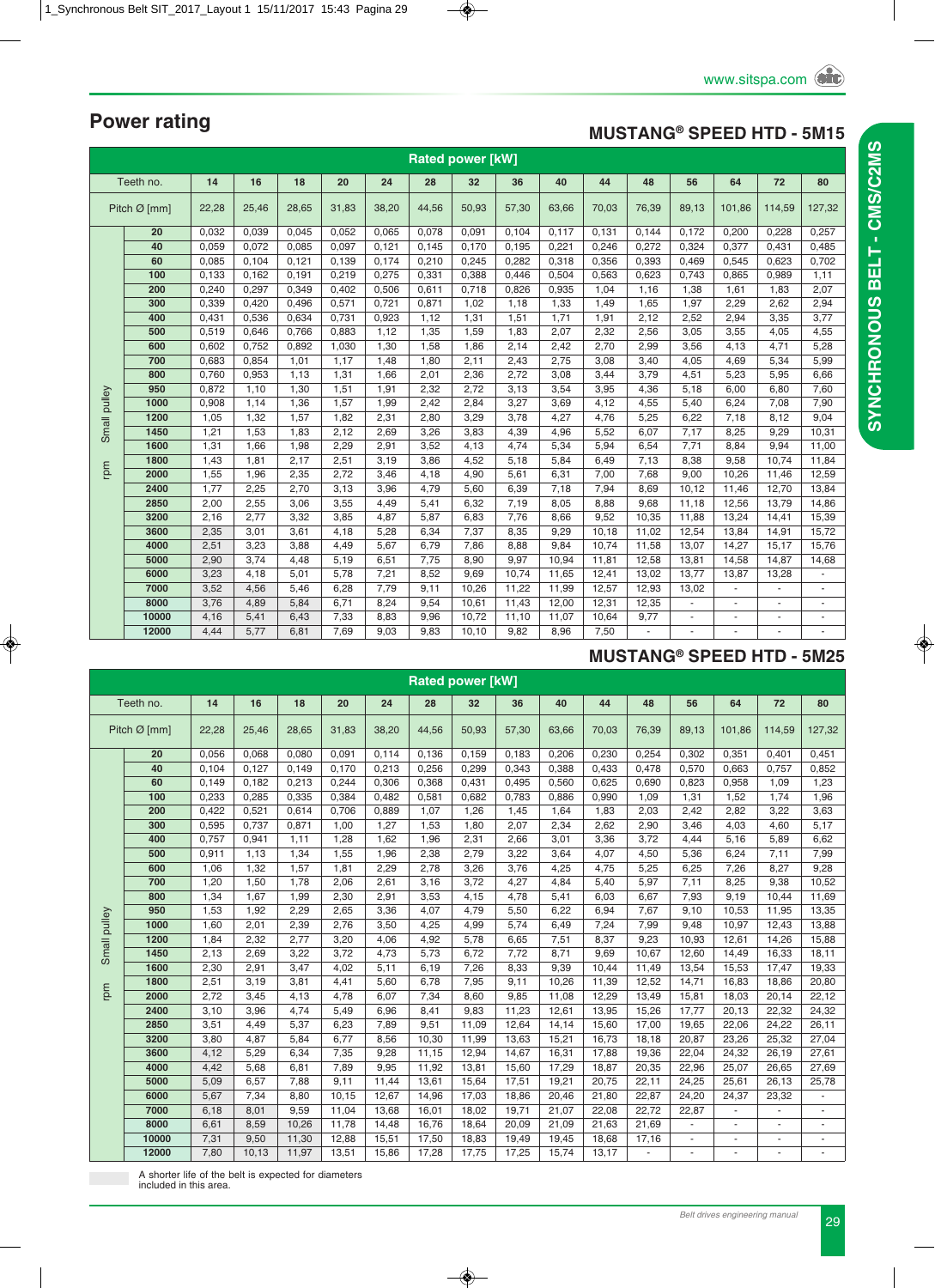### **MUSTANG® SPEED HTD - 8M20**

|              | <b>Rated power [kW]</b><br>Teeth no.<br>22<br>24<br>26<br>44<br>48<br>28<br>30<br>32<br>34<br>38<br>40<br>52<br>56<br>64<br>72<br>36 |       |       |       |       |       |       |       |       |       |        |        |        |        |        |        |        |
|--------------|--------------------------------------------------------------------------------------------------------------------------------------|-------|-------|-------|-------|-------|-------|-------|-------|-------|--------|--------|--------|--------|--------|--------|--------|
|              |                                                                                                                                      |       |       |       |       |       |       |       |       |       |        |        |        |        |        |        |        |
|              | Pitch $Ø$ [mm]                                                                                                                       | 56,02 | 61,12 | 66,12 | 71,30 | 76,39 | 81,49 | 86,58 | 91,67 | 96.77 | 101.86 | 112,05 | 122,23 | 132,42 | 142,60 | 162,97 | 183,35 |
|              | 10                                                                                                                                   | 0,072 | 0.081 | 0.090 | 0.10  | 0.11  | 0.12  | 0.13  | 0,14  | 0, 15 | 0.16   | 0.18   | 0,21   | 0,23   | 0,25   | 0,30   | 0,36   |
|              | 40                                                                                                                                   | 0,25  | 0,28  | 0,31  | 0,35  | 0,38  | 0,41  | 0,45  | 0,49  | 0,52  | 0,56   | 0,64   | 0,72   | 0,80   | 0,88   | 1,10   | 1,20   |
|              | 50                                                                                                                                   | 0,31  | 0,34  | 0,38  | 0,42  | 0,46  | 0,51  | 0,55  | 0,59  | 0,64  | 0,68   | 0,78   | 0,87   | 0,97   | 1,08   | 1,29   | 1,51   |
|              | 100                                                                                                                                  | 0,57  | 0.64  | 0,71  | 0.79  | 0.87  | 0,94  | 1,02  | 1,11  | 1,19  | 1,27   | 1,45   | 1,63   | 1,82   | 2,01   | 2,40   | 2,81   |
|              | 200                                                                                                                                  | 1,06  | 1,19  | 1,33  | 1,47  | 1,61  | 1,76  | 1,91  | 2,06  | 2,22  | 2,38   | 2,70   | 3,04   | 3,38   | 3,74   | 4,47   | 5,24   |
|              | 300                                                                                                                                  | 1,53  | 1,72  | 1,91  | 2,11  | 2,32  | 2,53  | 2,75  | 2,97  | 3,19  | 3,42   | 3,89   | 4,37   | 4,87   | 5,38   | 6,44   | 7,54   |
|              | 400                                                                                                                                  | 1,98  | 2,22  | 2,48  | 2,74  | 3,00  | 3,28  | 3,56  | 3,84  | 4,13  | 4,43   | 5,03   | 5,66   | 6,30   | 6,96   | 8,33   | 9,77   |
|              | 500                                                                                                                                  | 2,42  | 2,72  | 3,03  | 3,34  | 3.67  | 4,00  | 4,34  | 4,69  | 5,05  | 5,41   | 6,15   | 6,91   | 7,70   | 8,51   | 10,2   | 11,9   |
|              | 600                                                                                                                                  | 2,85  | 3,20  | 3.57  | 3,94  | 4.32  | 4.72  | 5,12  | 5,53  | 5,94  | 6,37   | 7,24   | 8,14   | 9,07   | 10.0   | 12,0   | 14,1   |
|              | 700                                                                                                                                  | 3,27  | 3.68  | 4.09  | 4.52  | 4.97  | 5,42  | 5,88  | 6,35  | 6,83  | 7,31   | 8,32   | 9,35   | 10,4   | 11,5   | 13.8   | 16.1   |
|              | 800                                                                                                                                  | 3,69  | 4.14  | 4.62  | 5,10  | 5.60  | 6, 11 | 6,62  | 7,15  | 7,70  | 8,25   | 9,37   | 10,5   | 11,7   | 13,0   | 15,5   | 18,2   |
| Small pulley | 950                                                                                                                                  | 4,30  | 4,84  | 5,39  | 5,95  | 6,53  | 7,12  | 7,73  | 8,35  | 8,98  | 9,62   | 10,9   | 12,3   | 13,7   | 15,1   | 18,1   | 21,2   |
|              | 1000                                                                                                                                 | 4,50  | 5,06  | 5,64  | 6,23  | 6.84  | 7.46  | 8.09  | 8.74  | 9,40  | 10,1   | 11.5   | 12,9   | 14.3   | 15,8   | 19.0   | 22,2   |
|              | 1200                                                                                                                                 | 5,31  | 5,96  | 6,64  | 7,34  | 8,06  | 8,79  | 9,53  | 10,3  | 11,1  | 11,9   | 13,5   | 15,2   | 16,9   | 18,7   | 22,3   | 26,2   |
|              | 1450                                                                                                                                 | 6,29  | 7,07  | 7,87  | 8,70  | 9,55  | 10,4  | 11,3  | 12,2  | 13,1  | 14,1   | 16,0   | 18,0   | 20,0   | 22,1   | 26,5   | 31,0   |
| rpm          | 1600                                                                                                                                 | 6,87  | 7,72  | 8,60  | 9,50  | 10,4  | 11,4  | 12,3  | 13,3  | 14,3  | 15,4   | 17,5   | 19,6   | 21,9   | 24,2   | 28,9   | 33,9   |
|              | 1800                                                                                                                                 | 7,63  | 8,58  | 9,56  | 10,6  | 11,6  | 12,6  | 13,7  | 14,8  | 15,9  | 17,1   | 19,4   | 21,8   | 24,3   | 26,9   | 32,2   | 37,7   |
|              | 2000                                                                                                                                 | 8,39  | 9,44  | 10,5  | 11,6  | 12,7  | 13,9  | 15,1  | 16,3  | 17,5  | 18,8   | 21,3   | 24,0   | 26,7   | 29,5   | 35,3   | 41,4   |
|              | 2200                                                                                                                                 | 9,14  | 10,3  | 11,4  | 12,6  | 13,9  | 15,1  | 16,4  | 17,7  | 19,1  | 20,4   | 23,2   | 26,1   | 29,1   | 32,2   | 38,5   | 45,1   |
|              | 2500                                                                                                                                 | 10,3  | 11,5  | 12,8  | 14.2  | 15,6  | 17,0  | 18,4  | 19,9  | 21,4  | 22,9   | 26,1   | 29,3   | 32,7   | 36,1   | 43,2   | 50,6   |
|              | 2850                                                                                                                                 | 11,5  | 13,0  | 14,4  | 16,0  | 17,5  | 19,1  | 20,7  | 22,4  | 24,1  | 25,8   | 29,3   | 33,0   | 36,7   | 40,6   | 48,6   | 56,9   |
|              | 3000                                                                                                                                 | 12,1  | 13,6  | 15,1  | 16,7  | 18,3  | 20,0  | 21,7  | 23,4  | 25,2  | 27,0   | 30,7   | 34,5   | 38,5   | 42,5   | 50,9   | 59,6   |
|              | 3500                                                                                                                                 | 13,9  | 15,6  | 17,4  | 19,2  | 21,1  | 23,0  | 24,9  | 26,9  | 29,0  | 31,0   | 35,3   | 39,7   | 44,2   | 48,8   | 58,4   | 68,5   |
|              | 4000                                                                                                                                 | 15,6  | 17,6  | 19,6  | 21,6  | 23,7  | 25,9  | 28,1  | 30,3  | 32,6  | 35,0   | 39,8   | 44,7   | 49,8   | 55,0   | 65,9   | 77,2   |
|              | 4500                                                                                                                                 | 17,4  | 19,5  | 21,8  | 24,0  | 26.4  | 28.8  | 31,2  | 33,7  | 36,3  | 38,9   | 44,2   | 49,7   | 55,3   | 61,2   | 73,2   | 85,8   |
|              | 5000                                                                                                                                 | 19,1  | 21,5  | 23,9  | 26,4  | 29,0  | 31,6  | 34,3  | 37,1  | 39,9  | 42,7   | 48,6   | 54,6   | 60,8   | 67,2   | 80,5   | 94,3   |
|              | 6000                                                                                                                                 | 22,5  | 25,3  | 28,2  | 31,1  | 34,2  | 37,3  | 40,4  | 43,7  | 47,0  | 50,3   | 57,2   | 64,3   | 71,7   | 79,2   |        |        |

### **MUSTANG® SPEED HTD - 8M30**

|              | <b>Rated power [kW]</b><br>Teeth no.<br>22<br>24<br>26<br>38<br>40<br>44<br>48<br>52<br>28<br>30<br>32<br>34<br>36<br>56<br>64<br>72 |       |       |       |       |       |       |       |       |       |        |        |        |        |        |        |        |
|--------------|--------------------------------------------------------------------------------------------------------------------------------------|-------|-------|-------|-------|-------|-------|-------|-------|-------|--------|--------|--------|--------|--------|--------|--------|
|              |                                                                                                                                      |       |       |       |       |       |       |       |       |       |        |        |        |        |        |        |        |
|              | Pitch $Ø$ [mm]                                                                                                                       | 56,02 | 61,12 | 66,12 | 71,30 | 76,39 | 81,49 | 86,58 | 91,67 | 96.77 | 101.86 | 112,05 | 122,23 | 132,42 | 142,60 | 162,97 | 183,35 |
|              | 10                                                                                                                                   | 0,11  | 0,13  | 0,14  | 0,16  | 0,17  | 0, 19 | 0,20  | 0,22  | 0,24  | 0,25   | 0,29   | 0,33   | 0,36   | 0,40   | 0,48   | 0,56   |
|              | 40                                                                                                                                   | 0,40  | 0,44  | 0,50  | 0,55  | 0,60  | 0,66  | 0,71  | 0,77  | 0,83  | 0,88   | 1,01   | 1,13   | 1,26   | 1,39   | 1,67   | 1,95   |
|              | 50                                                                                                                                   | 0,48  | 0,54  | 0.61  | 0,67  | 0.73  | 0,80  | 0,87  | 0,94  | 1,01  | 1,08   | 1,23   | 1,38   | 1,54   | 1,70   | 2,04   | 2,39   |
|              | 100                                                                                                                                  | 0,90  | 1.01  | 1,13  | 1,25  | 1,37  | 1,49  | 1,62  | 1,75  | 1,88  | 2,01   | 2,29   | 2,57   | 2,87   | 3,17   | 3,79   | 4,44   |
|              | 200                                                                                                                                  | 1,68  | 1,89  | 2,10  | 2,32  | 2,55  | 2,78  | 3,02  | 3,26  | 3,50  | 3,75   | 4,27   | 4,80   | 5,34   | 5,90   | 7,07   | 8,28   |
|              | 300                                                                                                                                  | 2,41  | 2,71  | 3,02  | 3,34  | 3,67  | 4,00  | 4,34  | 4,69  | 5,04  | 5,40   | 6,14   | 6,90   | 7,69   | 8,50   | 10,2   | 11,9   |
|              | 400                                                                                                                                  | 3,13  | 3,51  | 3,91  | 4,33  | 4,75  | 5,18  | 5,62  | 6,07  | 6,53  | 6,99   | 7,95   | 8,94   | 10,0   | 11,0   | 13,2   | 15,4   |
|              | 500                                                                                                                                  | 3,82  | 4,29  | 4,78  | 5,29  | 5,80  | 6,33  | 6,86  | 7,41  | 7,97  | 8,54   | 9,71   | 10,9   | 12,2   | 13,4   | 16,1   | 18,9   |
|              | 600                                                                                                                                  | 4,50  | 5,06  | 5,63  | 6,22  | 6,83  | 7,45  | 8,08  | 8,73  | 9,39  | 10,1   | 11,4   | 12,9   | 14,3   | 15,8   | 18,9   | 22,2   |
|              | 700                                                                                                                                  | 5,17  | 5,81  | 6,47  | 7,15  | 7,84  | 8,56  | 9,28  | 10,0  | 10,8  | 11,6   | 13,1   | 14,8   | 16,5   | 18,2   | 21,8   | 25,5   |
|              | 800                                                                                                                                  | 5,82  | 6,55  | 7,29  | 8,06  | 8,84  | 9,65  | 10,5  | 11,3  | 12,2  | 13,0   | 14,8   | 16,7   | 18,5   | 20,5   | 24,5   | 28,7   |
|              | 950                                                                                                                                  | 6,80  | 7.64  | 8,51  | 9.40  | 10.3  | 11,3  | 12,2  | 13,2  | 14,2  | 15,2   | 17,3   | 19,4   | 21,6   | 23,9   | 28,6   | 33,5   |
| Small pulley | 1000                                                                                                                                 | 7,12  | 8,00  | 8,91  | 9,85  | 10,8  | 11,8  | 12,8  | 13,8  | 14,9  | 15,9   | 18,1   | 20,3   | 22,7   | 25,0   | 30,0   | 35,1   |
|              | 1200                                                                                                                                 | 8,38  | 9,42  | 10,5  | 11.6  | 12,7  | 13,9  | 15,1  | 16,3  | 17,5  | 18,7   | 21,3   | 24,0   | 26,7   | 29,5   | 35,3   | 41,4   |
|              | 1450                                                                                                                                 | 9,93  | 11.2  | 12,4  | 13.7  | 15,1  | 16,5  | 17,9  | 19,3  | 20,7  | 22,2   | 25,3   | 28,4   | 31,6   | 35,0   | 41.8   | 49,0   |
| rpm          | 1600                                                                                                                                 | 10,9  | 12,2  | 13,6  | 15,0  | 16,5  | 18,0  | 19,5  | 21,1  | 22,7  | 24,3   | 27,6   | 31,0   | 34,6   | 38,2   | 45,7   | 53,6   |
|              | 1800                                                                                                                                 | 12,1  | 13,6  | 15,1  | 16.7  | 18,3  | 20,0  | 21,7  | 23,4  | 25,2  | 27,0   | 30,7   | 34,5   | 38,4   | 42,4   | 50,8   | 59,5   |
|              | 2000                                                                                                                                 | 13,3  | 14,9  | 16,6  | 18,3  | 20,1  | 22,0  | 23,8  | 25,7  | 27,7  | 29,7   | 33,7   | 37,9   | 42,2   | 46,7   | 55,8   | 65,4   |
|              | 2200                                                                                                                                 | 14,4  | 16,2  | 18,1  | 20,0  | 21,9  | 23,9  | 26,0  | 28,0  | 30,2  | 32,3   | 36,7   | 41,3   | 46,0   | 50,8   | 60,8   | 71,3   |
|              | 2500                                                                                                                                 | 16,2  | 18,2  | 20,3  | 22,4  | 24,6  | 26,8  | 29,1  | 31,4  | 33,8  | 36,2   | 41,2   | 46,3   | 51,6   | 57,0   | 68,2   | 80,0   |
|              | 2850                                                                                                                                 | 18,2  | 20,5  | 22,8  | 25,2  | 27,7  | 30,2  | 32,7  | 35,4  | 38,0  | 40,8   | 46,3   | 52,1   | 58,0   | 64,1   | 76,7   | 89,9   |
|              | 3000                                                                                                                                 | 19,1  | 21,5  | 23,9  | 26,4  | 29,0  | 31,6  | 34,3  | 37,0  | 39,8  | 42,7   | 48,5   | 54,6   | 60,8   | 67,1   | 80.4   | 94,2   |
|              | 3500                                                                                                                                 | 21,9  | 24,6  | 27,4  | 30,3  | 33,3  | 36,3  | 39,4  | 42,5  | 45,7  | 49,0   | 55,7   | 62,7   | 69,8   | 77,1   | 92,3   | 108,2  |
|              | 4000                                                                                                                                 | 24,7  | 27,8  | 30,9  | 34,2  | 37,5  | 40,9  | 44,4  | 47,9  | 51,6  | 55,3   | 62,8   | 70,6   | 78,7   | 86,9   | 104,0  | 121,9  |
|              | 4500                                                                                                                                 | 27,5  | 30,9  | 34,4  | 38,0  | 41.7  | 45,5  | 49,3  | 53,3  | 57,3  | 61,4   | 69,8   | 78,5   | 87,4   | 96.6   | 115.7  | 135,5  |
|              | 5000                                                                                                                                 | 30,2  | 33,9  | 37,8  | 41,8  | 45,8  | 50,0  | 54,2  | 58,6  | 63,0  | 67,5   | 76,8   | 86,3   | 96,1   | 106,2  | 127,1  | 149,0  |
|              | 6000                                                                                                                                 | 35,6  | 40,0  | 44,5  | 49,2  | 54,0  | 58,9  | 63,9  | 69,0  | 74,2  | 79,5   | 90,4   | 101,6  | 113,2  | 125,1  |        |        |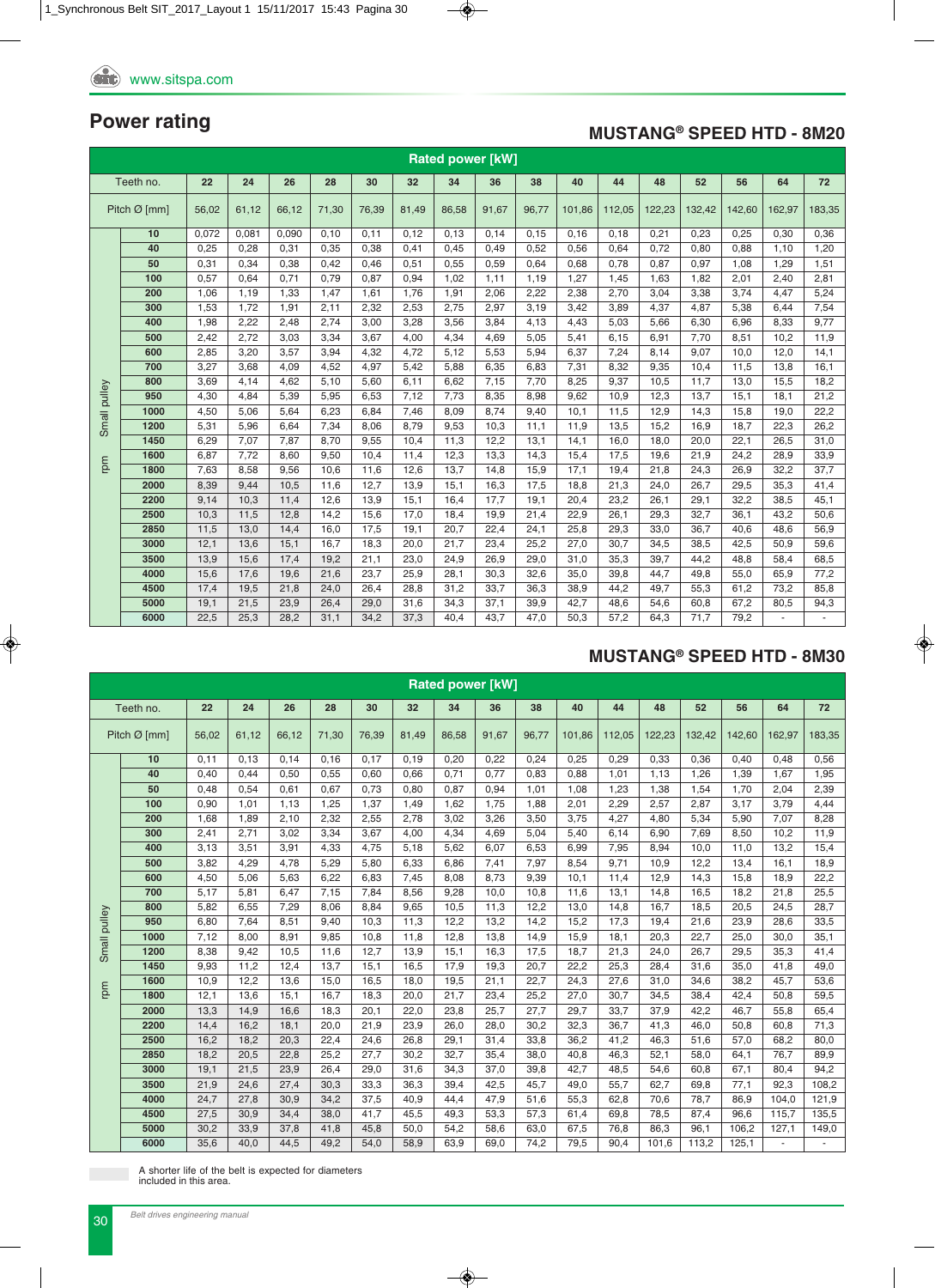### **MUSTANG® SPEED HTD - 8M50**

|              | <b>Rated power [kW]</b> |       |       |       |       |       |       |       |       |       |        |        |        |        |        |        |        |
|--------------|-------------------------|-------|-------|-------|-------|-------|-------|-------|-------|-------|--------|--------|--------|--------|--------|--------|--------|
|              | Teeth no.               | 22    | 24    | 26    | 28    | 30    | 32    | 34    | 36    | 38    | 40     | 44     | 48     | 52     | 56     | 64     | 72     |
|              | Pitch Ø [mm]            | 56,02 | 61,12 | 66,12 | 71,30 | 76,39 | 81,49 | 86,58 | 91,67 | 96,77 | 101,86 | 112,05 | 122,23 | 132,42 | 142,60 | 162,97 | 183,35 |
|              | 10                      | 0,20  | 0,22  | 0,25  | 0,27  | 0,30  | 0,33  | 0,35  | 0,38  | 0,41  | 0,44   | 0,50   | 0,56   | 0,63   | 0,69   | 0,83   | 0,97   |
|              | 40                      | 0,68  | 0,77  | 0,86  | 0,95  | 1,04  | 1,13  | 1,23  | 1,33  | 1,43  | 1,53   | 1,74   | 1,95   | 2,18   | 2,41   | 2,88   | 3,37   |
|              | 50                      | 0,84  | 0,94  | 1,05  | 1,16  | 1,27  | 1,38  | 1,50  | 1,62  | 1,74  | 1,87   | 2,12   | 2,39   | 2,66   | 2,94   | 3,52   | 4,12   |
|              | 100                     | 1,56  | 1,75  | 1,95  | 2,15  | 2,36  | 2,58  | 2,80  | 3,02  | 3,25  | 3,48   | 3,96   | 4,45   | 4,96   | 5,48   | 6,55   | 7,68   |
|              | 200                     | 2,90  | 3,26  | 3,63  | 4,01  | 4,40  | 4,80  | 5,21  | 5,63  | 6,05  | 6,48   | 7,37   | 8,29   | 9,23   | 10,2   | 12,2   | 14,3   |
|              | 300                     | 4,17  | 4,69  | 5,22  | 5,77  | 6,33  | 6,91  | 7,50  | 8,10  | 8,71  | 9,33   | 10,6   | 11,9   | 13,3   | 14,7   | 17,6   | 20,6   |
|              | 400                     | 5,40  | 6,07  | 6,76  | 7,47  | 8,20  | 8,95  | 9,71  | 10,5  | 11,3  | 12,1   | 13,7   | 15,4   | 17,2   | 19,0   | 22,7   | 26,7   |
|              | 500                     | 6,60  | 7,42  | 8,26  | 9,13  | 10.0  | 10,9  | 11,9  | 12,8  | 13,8  | 14,8   | 16,8   | 18,9   | 21,0   | 23,2   | 27,8   | 32,6   |
|              | 600                     | 7,77  | 8,74  | 9,73  | 10,8  | 11,8  | 12,9  | 14,0  | 15,1  | 16,2  | 17,4   | 19,8   | 22,2   | 24,8   | 27,4   | 32,7   | 38,4   |
|              | 700                     | 8,93  | 10,0  | 11,2  | 12,4  | 13,6  | 14,8  | 16,0  | 17,3  | 18,6  | 20,0   | 22,7   | 25,5   | 28,4   | 31,4   | 37,6   | 44,1   |
|              | 800                     | 10,1  | 11,3  | 12,6  | 13,9  | 15,3  | 16,7  | 18,1  | 19,5  | 21,0  | 22,5   | 25,6   | 28,8   | 32,0   | 35,4   | 42,4   | 49,7   |
| Small pulley | 950                     | 11,7  | 13,2  | 14,7  | 16,2  | 17,8  | 19,4  | 21,1  | 22,8  | 24,5  | 26,3   | 29,9   | 33,6   | 37,4   | 41,3   | 49,5   | 58,0   |
|              | 1000                    | 12,3  | 13,8  | 15,4  | 17,0  | 18,7  | 20,4  | 22,1  | 23,9  | 25,7  | 27,5   | 31,3   | 35,2   | 39,2   | 43,3   | 51,8   | 60,7   |
|              | 1200                    | 14,5  | 16,3  | 18,1  | 20,0  | 22,0  | 24,0  | 26,0  | 28,1  | 30,2  | 32,4   | 36,8   | 41,4   | 46,1   | 51,0   | 61,0   | 71,5   |
|              | 1450                    | 17,2  | 19,3  | 21,5  | 23,8  | 26,1  | 28,4  | 30.8  | 33,3  | 35,8  | 38,4   | 43,7   | 49,1   | 54,7   | 60,4   | 72,3   | 84,7   |
| rpm          | 1600                    | 18,8  | 21,1  | 23,5  | 25,9  | 28,5  | 31,1  | 33,7  | 36,4  | 39,1  | 41,9   | 47,7   | 53,6   | 59,7   | 66,0   | 79,0   | 92,5   |
|              | 1800                    | 20,8  | 23,4  | 26,1  | 28,8  | 31,6  | 34,5  | 37,5  | 40,5  | 43,5  | 46,6   | 53,0   | 59,6   | 66,4   | 73,3   | 87,8   | 102,9  |
|              | 2000                    | 22,9  | 25,8  | 28,7  | 31,7  | 34,8  | 37,9  | 41,2  | 44,5  | 47,8  | 51,2   | 58,3   | 65,5   | 73,0   | 80,6   | 96,5   | 113,1  |
|              | 2200                    | 25,0  | 28,1  | 31,3  | 34,5  | 37,9  | 41,3  | 44,8  | 48,4  | 52,1  | 55,8   | 63,5   | 71,4   | 79,5   | 87,8   | 105,1  | 123,2  |
|              | 2500                    | 28,0  | 31,5  | 35,1  | 38.7  | 42,5  | 46.4  | 50,3  | 54,3  | 58,4  | 62,6   | 71,2   | 80,0   | 89,1   | 98,5   | 117,9  | 138,2  |
|              | 2850                    | 31,5  | 35,4  | 39,4  | 43,6  | 47,8  | 52,1  | 56,6  | 61,1  | 65,7  | 70,4   | 80,1   | 90,0   | 100,3  | 110,8  | 132,6  | 155,4  |
|              | 3000                    | 33,0  | 37,1  | 41,3  | 45,6  | 50,1  | 54,6  | 59,2  | 64,0  | 68,8  | 73,7   | 83,8   | 94,3   | 105,0  | 116,0  | 138,9  | 162,7  |
|              | 3500                    | 37,9  | 42,6  | 47,4  | 52,4  | 57,5  | 62,7  | 68,0  | 73,5  | 79,0  | 84,7   | 96,3   | 108,3  | 120,6  | 133,2  | 159,5  | 186,9  |
|              | 4000                    | 42,7  | 48,0  | 53,5  | 59,1  | 64,8  | 70,7  | 76,7  | 82,8  | 89,1  | 95,5   | 108,5  | 122,0  | 135,9  | 150,2  | 179,8  | 210,7  |
|              | 4500                    | 47,4  | 53,3  | 59,4  | 65,6  | 72,0  | 78,6  | 85,3  | 92,1  | 99,0  | 106,1  | 120,7  | 135,7  | 151,1  | 166,9  | 199,8  | 234,2  |
|              | 5000                    | 52,2  | 58,6  | 65,3  | 72,2  | 79,2  | 86,4  | 93,7  | 101,2 | 108,9 | 116,6  | 132,6  | 149,1  | 166,1  | 183,5  | 219,6  | 257,4  |
|              | 6000                    | 61,4  | 69,1  | 76,9  | 85,0  | 93,3  | 101,7 | 110,4 | 119,2 | 128,2 | 137,4  | 156,2  | 175,6  | 195,6  | 216,1  |        |        |

### **MUSTANG® SPEED HTD - 8M85**

|              | <b>Rated power [kW]</b> |       |       |       |       |       |       |       |       |       |        |        |        |        |        |        |        |
|--------------|-------------------------|-------|-------|-------|-------|-------|-------|-------|-------|-------|--------|--------|--------|--------|--------|--------|--------|
|              | Teeth no.               | 22    | 24    | 26    | 28    | 30    | 32    | 34    | 36    | 38    | 40     | 44     | 48     | 52     | 56     | 64     | 72     |
|              | Pitch $Ø$ [mm]          | 56,02 | 61,12 | 66,12 | 71,30 | 76,39 | 81,49 | 86,58 | 91,67 | 96,77 | 101,86 | 112,05 | 122,23 | 132,42 | 142,60 | 162.97 | 183,35 |
|              | 10                      | 0,34  | 0.39  | 0.43  | 0.48  | 0,52  | 0.57  | 0.62  | 0.67  | 0,72  | 0,77   | 0,87   | 0,98   | 1,09   | 1,21   | 1.45   | 1,69   |
|              | 40                      | 1,19  | 1,34  | 1.49  | 1.65  | 1,81  | 1,97  | 2,14  | 2,31  | 2,49  | 2,67   | 3,03   | 3,41   | 3,80   | 4,19   | 5.02   | 5,88   |
|              | 50                      | 1,46  | 1,64  | 1,82  | 2,01  | 2,21  | 2,41  | 2,62  | 2,83  | 3,04  | 3,26   | 3,70   | 4,16   | 4,64   | 5,12   | 6,13   | 7,19   |
|              | 100                     | 2,71  | 3,05  | 3.40  | 3,75  | 4,12  | 4,49  | 4,88  | 5,27  | 5,66  | 6,07   | 6,90   | 7,76   | 8,64   | 9,55   | 11.4   | 13,4   |
|              | 200                     | 5,06  | 5,68  | 6,33  | 6,99  | 7,68  | 8,37  | 9,08  | 9,81  | 10,6  | 11,3   | 12,9   | 14,5   | 16,1   | 17,8   | 21,3   | 24,9   |
|              | 300                     | 7,27  | 8.18  | 9.11  | 10.1  | 11.0  | 12,0  | 13,1  | 14,1  | 15.2  | 16.3   | 18.5   | 20.8   | 23.2   | 25,6   | 30.6   | 35,9   |
|              | 400                     | 9,42  | 10,6  | 11,8  | 13,0  | 14,3  | 15,6  | 16,9  | 18,3  | 19,7  | 21,1   | 24,0   | 26,9   | 30,0   | 33,1   | 39,7   | 46,5   |
|              | 500                     | 11,5  | 12.9  | 14,4  | 15,9  | 17,5  | 19,1  | 20,7  | 22,3  | 24,0  | 25,7   | 29,3   | 32,9   | 36,6   | 40.5   | 48,5   | 56,8   |
|              | 600                     | 13,6  | 15,2  | 17,0  | 18,8  | 20,6  | 22,4  | 24,4  | 26,3  | 28,3  | 30,3   | 34,5   | 38,8   | 43,2   | 47,7   | 57,1   | 66,9   |
|              | 700                     | 15,6  | 17,5  | 19,5  | 21,5  | 23,6  | 25,8  | 28,0  | 30,2  | 32,5  | 34,8   | 39,6   | 44,5   | 49,6   | 54,8   | 65,6   | 76,8   |
|              | 800                     | 17,5  | 19,7  | 22,0  | 24,3  | 26,6  | 29,1  | 31,5  | 34,1  | 36,6  | 39,2   | 44,6   | 50,2   | 55,9   | 61.7   | 73,9   | 86,6   |
|              | 950                     | 20,5  | 23,0  | 25,6  | 28,3  | 31,1  | 33,9  | 36,8  | 39,7  | 42,7  | 45,8   | 52,1   | 58,5   | 65,2   | 72,0   | 86,2   | 101,1  |
|              | 1000                    | 21,4  | 24,1  | 26,8  | 29,7  | 32,6  | 35,5  | 38,5  | 41,6  | 44,8  | 48,0   | 54,5   | 61,3   | 68,3   | 75,4   | 90,3   | 105,8  |
| Small pulley | 1200                    | 25,3  | 28,4  | 31,6  | 34,9  | 38,3  | 41,8  | 45,4  | 49,0  | 52,7  | 56,5   | 64,2   | 72,2   | 80,4   | 88,9   | 106,4  | 124,6  |
|              | 1450                    | 29,9  | 33,6  | 37,5  | 41,4  | 45,4  | 49,6  | 53,8  | 58,1  | 62,5  | 66,9   | 76,1   | 85,6   | 95,3   | 105,3  | 126.0  | 147,7  |
|              | 1600                    | 32,7  | 36,8  | 40,9  | 45,2  | 49,6  | 54,1  | 58,8  | 63,5  | 68,2  | 73,1   | 83,1   | 93,5   | 104,1  | 115,0  | 137,7  | 161,4  |
| rpm          | 1800                    | 36,3  | 40,9  | 45,5  | 50,3  | 55,2  | 60,2  | 65,3  | 70,5  | 75,9  | 81,3   | 92,4   | 103,9  | 115,7  | 127,9  | 153,1  | 179,4  |
|              | 2000                    | 39,9  | 44,9  | 50,0  | 55,3  | 60,7  | 66,2  | 71,8  | 77,5  | 83,4  | 89,3   | 101,6  | 114,2  | 127,2  | 140,6  | 168,2  | 197,2  |
|              | 2200                    | 43,5  | 48,9  | 54,5  | 60.2  | 66,1  | 72,1  | 78,2  | 84,5  | 90.8  | 97,3   | 110.7  | 124,4  | 138,6  | 153,1  | 183,3  | 214,8  |
|              | 2500                    | 48,8  | 54,9  | 61,1  | 67,5  | 74,1  | 80,8  | 87,7  | 94,7  | 101,9 | 109,2  | 124,1  | 139,5  | 155,4  | 171,7  | 205,6  | 240,9  |
|              | 2850                    | 54,9  | 61,7  | 68,7  | 76,0  | 83,4  | 90.9  | 98,7  | 106,5 | 114,6 | 122,8  | 139,6  | 157,0  | 174.8  | 193.2  | 231.2  | 270,9  |
|              | 3000                    | 57,5  | 64,6  | 72,0  | 79,5  | 87,3  | 95,2  | 103,3 | 111,6 | 120,0 | 128,6  | 146,2  | 164,4  | 183,1  | 202,3  | 242,1  | 283,7  |
|              | 3500                    | 66,0  | 74,2  | 82,7  | 91,3  | 100,2 | 109,3 | 118,6 | 128,1 | 137,8 | 147,7  | 167,9  | 188.7  | 210,2  | 232,3  | 278,0  | 325,8  |
|              | 4000                    | 74,4  | 83,7  | 93,2  | 103,0 | 113,0 | 123,3 | 133,7 | 144,4 | 155,4 | 166,5  | 189,3  | 212,8  | 237,0  | 261,9  | 313,5  | 367,3  |
|              | 4500                    | 82,7  | 93,0  | 103,6 | 114,5 | 125,6 | 137,0 | 148,7 | 160,6 | 172,7 | 185,0  | 210,4  | 236,5  | 263,4  | 291,1  | 348,4  | 408,3  |
|              | 5000                    | 90,9  | 102,2 | 113,9 | 125,8 | 138,1 | 150,6 | 163,4 | 176,5 | 189,8 | 203,4  | 231,2  | 260,0  | 289,6  | 320,0  | 383,0  | 448,8  |
|              | 6000                    | 107,1 | 120,4 | 134,1 | 148,2 | 162,6 | 177,4 | 192,5 | 207,9 | 223,6 | 239,6  | 272,4  | 306,2  | 341,1  | 376,9  |        |        |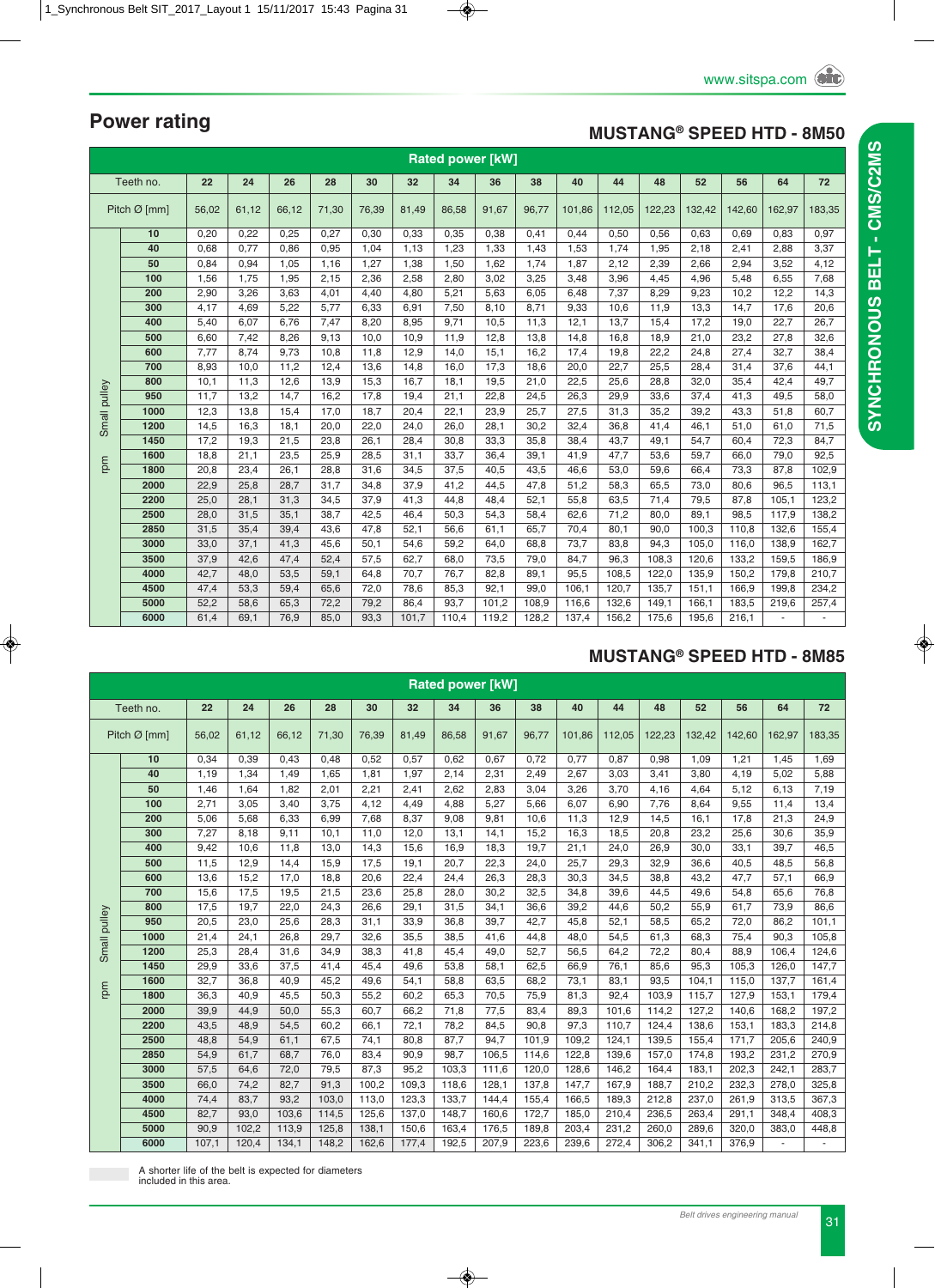### **MUSTANG® SPEED HTD - 14M40**

|        | <b>Rated power [kW]</b><br>Teeth no.<br>28<br>29<br>30<br>32<br>44<br>46<br>48<br>52<br>56<br>34<br>64<br>72 |        |        |        |        |        |        |        |        |        |        |        |        |        |        |        |        |
|--------|--------------------------------------------------------------------------------------------------------------|--------|--------|--------|--------|--------|--------|--------|--------|--------|--------|--------|--------|--------|--------|--------|--------|
|        |                                                                                                              |        |        |        |        |        | 36     | 38     | 40     | 42     |        |        |        |        |        |        |        |
|        | Pitch $\varnothing$ [mm]                                                                                     | 124.78 | 129,23 | 133,69 | 142,60 | 151.52 | 160.43 | 169.34 | 178.25 | 187.17 | 196.08 | 204.99 | 213,90 | 231.73 | 249,55 | 285,21 | 320,86 |
|        | 10                                                                                                           | 0.49   | 0.52   | 0.55   | 0.61   | 0.66   | 0.72   | 0.77   | 0.82   | 0.87   | 0.92   | 0,97   | 1,02   | 1,13   | 1,23   | 1,43   | 1.64   |
|        | 20                                                                                                           | 0.94   | 1.01   | 1.06   | 1.17   | 1.28   | 1.38   | 1,48   | 1,58   | 1.68   | 1.78   | 1,87   | 1,97   | 2,17   | 2.36   | 2.76   | 3.15   |
|        | 40                                                                                                           | 1,80   | 1,92   | 2,03   | 2,24   | 2,45   | 2,64   | 2,84   | 3,03   | 3,22   | 3,41   | 3,60   | 3,79   | 4,16   | 4,54   | 5,30   | 6,06   |
|        | 60                                                                                                           | 2,62   | 2,79   | 2,96   | 3,27   | 3.57   | 3.86   | 4,14   | 4,42   | 4,70   | 4,98   | 5,26   | 5,53   | 6,08   | 6,63   | 7,74   | 8.84   |
|        | 100                                                                                                          | 4,19   | 4,48   | 4,75   | 5,25   | 5,73   | 6,20   | 6,65   | 7,10   | 7,55   | 8,00   | 8,44   | 8,89   | 9,77   | 10.7   | 12,4   | 14,2   |
|        | 200                                                                                                          | 7,87   | 8.42   | 8.94   | 9.89   | 10.8   | 11.7   | 12,5   | 13,4   | 14,2   | 15,1   | 15,9   | 16,7   | 18,4   | 20.0   | 23.3   | 26,5   |
|        | 300                                                                                                          | 11,3   | 12,1   | 12,9   | 14,2   | 15,5   | 16,8   | 18,0   | 19,3   | 20,5   | 21,7   | 22,8   | 24,0   | 26,3   | 28,6   | 33,2   | 37,7   |
|        | 400                                                                                                          | 14,6   | 15,6   | 16,6   | 18,4   | 20,0   | 21.7   | 23,2   | 24,8   | 26,3   | 27,8   | 29,3   | 30,8   | 33,7   | 36,6   | 42,3   | 47,9   |
|        | 500                                                                                                          | 17,7   | 19,0   | 20,1   | 22,3   | 24,3   | 26,3   | 28,2   | 30,0   | 31,8   | 33,6   | 35,4   | 37,2   | 40,7   | 44,1   | 50,7   | 57,2   |
|        | 600                                                                                                          | 20,7   | 22,1   | 23,5   | 26.0   | 28,4   | 30,6   | 32,8   | 35,0   | 37,1   | 39,1   | 41,2   | 43.2   | 47,1   | 51,0   | 58,5   | 65,6   |
| pulley | 700                                                                                                          | 23,5   | 25,2   | 26,7   | 29,6   | 32,3   | 34,8   | 37,3   | 39,7   | 42,0   | 44,3   | 46,6   | 48,8   | 53,2   | 57,4   | 65,6   | 73,3   |
|        | 800                                                                                                          | 26,3   | 28,1   | 29,9   | 33,0   | 36,0   | 38,8   | 41,5   | 44,1   | 46,7   | 49,2   | 51,7   | 54,1   | 58,8   | 63,4   | 72,0   | 80,1   |
| Small  | 950                                                                                                          | 30,2   | 32.3   | 34.3   | 37.9   | 41.2   | 44.4   | 47,4   | 50,4   | 53,2   | 56.0   | 58,7   | 61.4   | 66.5   | 71,4   | 80.6   | 88,9   |
|        | 1000                                                                                                         | 31,4   | 33,7   | 35,7   | 39,4   | 42,9   | 46,2   | 49,3   | 52,3   | 55,3   | 58,1   | 60,9   | 63,6   | 68,9   | 73,9   | 83,2   | 91,5   |
|        | 1200                                                                                                         | 36,2   | 38,8   | 41.1   | 45,3   | 49,2   | 52,8   | 56,3   | 59,7   | 62,9   | 66,0   | 69,0   | 71,9   | 77,5   | 82,6   | 92.0   | 99,9   |
| md     | 1450                                                                                                         | 41,7   | 44,6   | 47,2   | 51,9   | 56,2   | 60,3   | 64,1   | 67,7   | 71,1   | 74,4   | 77,5   | 80,5   | 86,1   | 91,2   | 99,8   | 106,4  |
|        | 1600                                                                                                         | 44,7   | 47.7   | 50,5   | 55,5   | 60.0   | 64,2   | 68,1   | 71,8   | 75,3   | 78,7   | 81,8   | 84,8   | 90,2   | 95,1   | 102.9  | 108,2  |
|        | 1800                                                                                                         | 48,4   | 51.7   | 54.6   | 59.9   | 64.6   | 69.0   | 73,0   | 76,7   | 80,2   | 83,5   | 86,6   | 89,4   | 94.5   | 98.8   | 105.1  | 108,1  |
|        | 2000                                                                                                         | 51,8   | 55,2   | 58,3   | 63,8   | 68,7   | 73,1   | 77,1   | 80,9   | 84,3   | 87,4   | 90,3   | 92,9   | 97,5   | 101,0  | 105,1  | 105,4  |
|        | 2200                                                                                                         | 54,8   | 58,5   | 61.7   | 67,3   | 72,2   | 76.6   | 80.6   | 84,2   | 87,5   | 90,4   | 93,0   | 95,3   | 99,1   | 101.6  | 103.1  | 99.9   |
|        | 2400                                                                                                         | 57,6   | 61,3   | 64,6   | 70,3   | 75,3   | 79,6   | 83,4   | 86,9   | 89,9   | 92,5   | 94,7   | 96,6   | 99,3   | 100,6  | 99,0   | 91,8   |
|        | 2600                                                                                                         | 60,1   | 63,9   | 67.2   | 72,9   | 77.8   | 82.0   | 85,6   | 88,8   | 91,4   | 93,6   | 95,4   | 96,8   | 98,3   | 98,2   | 92,9   |        |
|        | 2850                                                                                                         | 62,7   | 66,6   | 69,9   | 75,6   | 80,3   | 84,2   | 87,4   | 90,1   | 92,2   | 93,9   | 94,9   | 95,5   | 95,2   | 92,9   | 82,5   |        |
|        | 3000                                                                                                         | 64,1   | 68,0   | 71,3   | 76,9   | 81,4   | 85,1   | 88,1   | 90,4   | 92,2   | 93,3   | 93,9   | 94,0   | 92,4   | 88,7   | $\sim$ | ٠      |
|        | 3500                                                                                                         | 67,6   | 71,4   | 74,5   | 79,5   | 83,2   | 85,8   | 87,6   | 88,5   | 88,6   | 88,0   | 86,6   | 84,5   | $\sim$ | ٠      | $\sim$ | ٠      |
|        | 4000                                                                                                         | 69,3   | 72,8   | 75,6   | 79,6   | 82,1   | 83,3   | 83,3   | 82,4   | 80,4   | 77,4   | 73,4   |        | ä,     | ٠      |        |        |

#### **MUSTANG® SPEED HTD - 14M55**

|              | <b>Rated power [kW]</b><br>Teeth no.<br>28<br>44<br>46<br>29<br>34<br>38<br>40<br>42<br>48<br>52<br>56<br>64 |        |        |        |        |        |        |        |        |        |        |        |        |        |        |        |        |
|--------------|--------------------------------------------------------------------------------------------------------------|--------|--------|--------|--------|--------|--------|--------|--------|--------|--------|--------|--------|--------|--------|--------|--------|
|              |                                                                                                              |        |        | 30     | 32     |        | 36     |        |        |        |        |        |        |        |        |        | 72     |
|              | Pitch $Ø$ [mm]                                                                                               | 124.78 | 129.23 | 133.69 | 142.60 | 151.52 | 160.43 | 169,34 | 178,25 | 187,17 | 196.08 | 204,99 | 213,90 | 231,73 | 249,55 | 285,21 | 320,86 |
|              | 10                                                                                                           | 0,71   | 0.76   | 0,80   | 0,88   | 0,96   | 1,03   | 1,11   | 1,18   | 1,26   | 1,33   | 1,40   | 1,47   | 1,62   | 1,77   | 2,06   | 2,35   |
|              | 20                                                                                                           | 1,36   | 1,45   | 1,53   | 1.69   | 1,84   | 1,99   | 2,13   | 2,27   | 2,42   | 2,56   | 2,70   | 2,84   | 3,12   | 3,40   | 3,97   | 4,54   |
|              | 40                                                                                                           | 2,59   | 2.76   | 2,92   | 3,23   | 3,52   | 3,80   | 4,08   | 4,36   | 4,63   | 4,91   | 5,18   | 5,45   | 6.00   | 6,54   | 7,63   | 8,72   |
|              | 60                                                                                                           | 3,77   | 4,02   | 4,26   | 4,71   | 5,14   | 5,55   | 5,96   | 6,37   | 6,77   | 7,17   | 7,57   | 7,97   | 8,76   | 9,55   | 11,1   | 12,7   |
|              | 100                                                                                                          | 6,03   | 6.45   | 6.83   | 7,56   | 8,25   | 8,92   | 9,58   | 10,2   | 10,9   | 11,5   | 12,2   | 12,8   | 14,1   | 15,3   | 17,9   | 20,4   |
|              | 200                                                                                                          | 11,3   | 12,1   | 12,9   | 14,2   | 15,6   | 16,8   | 18,1   | 19,3   | 20,5   | 21,7   | 22,9   | 24,1   | 26,5   | 28,8   | 33,5   | 38,2   |
|              | 300                                                                                                          | 16,3   | 17.4   | 18,5   | 20.5   | 22,4   | 24,2   | 26,0   | 27,7   | 29,5   | 31,2   | 32,9   | 34,6   | 37,9   | 41.2   | 47.8   | 54,3   |
|              | 400                                                                                                          | 21,0   | 22,5   | 23,9   | 26,4   | 28,9   | 31,2   | 33,5   | 35,7   | 37,9   | 40,1   | 42,2   | 44.4   | 48.6   | 52,8   | 61,0   | 69,0   |
|              | 500                                                                                                          | 25,5   | 27.3   | 29.0   | 32,1   | 35,0   | 37,8   | 40,5   | 43,2   | 45,9   | 48,5   | 51,0   | 53,6   | 58,6   | 63,5   | 73,1   | 82,3   |
|              | 600                                                                                                          | 29,8   | 31.9   | 33.8   | 37.5   | 40.9   | 44.1   | 47,3   | 50,4   | 53,4   | 56,4   | 59,3   | 62.2   | 67.9   | 73,4   | 84.2   | 94,5   |
|              | 700                                                                                                          | 33.9   | 36.3   | 38,5   | 42.6   | 46,5   | 50,1   | 53,7   | 57,1   | 60,5   | 63.8   | 67,1   | 70,3   | 76.6   | 82.7   | 94.4   | 105,5  |
| Small pulley | 800                                                                                                          | 37,8   | 40.5   | 43,0   | 47,6   | 51,8   | 55,8   | 59,7   | 63,5   | 67,2   | 70,9   | 74,4   | 77,9   | 84,7   | 91,3   | 103,7  | 115,3  |
|              | 950                                                                                                          | 43,5   | 46,6   | 49,4   | 54,6   | 59,4   | 63,9   | 68,3   | 72,5   | 76,6   | 80,7   | 84,6   | 88,4   | 95,8   | 102,9  | 116,1  | 128,0  |
|              | 1000                                                                                                         | 45,3   | 48.5   | 51,4   | 56,8   | 61,8   | 66,5   | 71,0   | 75,4   | 79,6   | 83,7   | 87,7   | 91,7   | 99.2   | 106.4  | 119.8  | 131,7  |
|              | 1200                                                                                                         | 52,1   | 55,8   | 59,2   | 65,2   | 70,8   | 76,1   | 81,1   | 85,9   | 90,6   | 95,0   | 99,4   | 103,6  | 111,5  | 119,0  | 132,4  | 143,8  |
| rpm          | 1450                                                                                                         | 60,0   | 64.2   | 67,9   | 74,8   | 81,0   | 86,8   | 92,2   | 97,4   | 102,4  | 107,1  | 111.6  | 115,9  | 124,0  | 131,3  | 143.7  | 153,2  |
|              | 1600                                                                                                         | 64,3   | 68,7   | 72,8   | 80,0   | 86,5   | 92,5   | 98,1   | 103,5  | 108,5  | 113,3  | 117,8  | 122,1  | 129,9  | 136,9  | 148,1  | 155,7  |
|              | 1800                                                                                                         | 69,7   | 74,4   | 78.7   | 86.3   | 93,1   | 99.3   | 105.1  | 110.5  | 115,5  | 120,3  | 124,7  | 128.8  | 136,1  | 142.3  | 151.3  | 155,7  |
|              | 2000                                                                                                         | 74,5   | 79,5   | 84,0   | 91,9   | 98,9   | 105,3  | 111,1  | 116,4  | 121,4  | 125,9  | 130,1  | 133,8  | 140,3  | 145,4  | 151,4  | 151,7  |
|              | 2200                                                                                                         | 79,0   | 84.2   | 88.8   | 96.9   | 104.0  | 110.4  | 116,1  | 121.3  | 126,0  | 130,2  | 134,0  | 137,3  | 142.6  | 146.3  | 148.5  | 143,9  |
|              | 2400                                                                                                         | 82,9   | 88,3   | 93,1   | 101,3  | 108.4  | 114,6  | 120,2  | 125,1  | 129,4  | 133,2  | 136,4  | 139,1  | 143,0  | 144.9  | 142,6  | 132,2  |
|              | 2600                                                                                                         | 86,5   | 92.0   | 96.8   | 105.0  | 112,0  | 118,1  | 123,3  | 127,8  | 131.7  | 134,9  | 137,4  | 139,4  | 141.6  | 141.4  | 133.8  |        |
|              | 2850                                                                                                         | 90,3   | 95,9   | 100.7  | 108,9  | 115,6  | 121,2  | 125,9  | 129,8  | 132,8  | 135,1  | 136,7  | 137,6  | 137,1  | 133,8  | 118,8  |        |
|              | 3000                                                                                                         | 92,3   | 97.9   | 102.7  | 110.7  | 117,2  | 122,5  | 126,8  | 130,2  | 132,7  | 134.4  | 135,2  | 135,3  | 133.1  | 127,7  |        |        |
|              | 3500                                                                                                         | 97,3   | 102,8  | 107,3  | 114,5  | 119,8  | 123,6  | 126,1  | 127,5  | 127,7  | 126,7  | 124,7  | 121,6  | ä,     |        |        |        |
|              | 4000                                                                                                         | 99,8   | 104,9  | 108,8  | 114,6  | 118,2  | 119,9  | 120,0  | 118,6  | 115,7  | 111,4  | 105,7  |        | ä,     |        |        |        |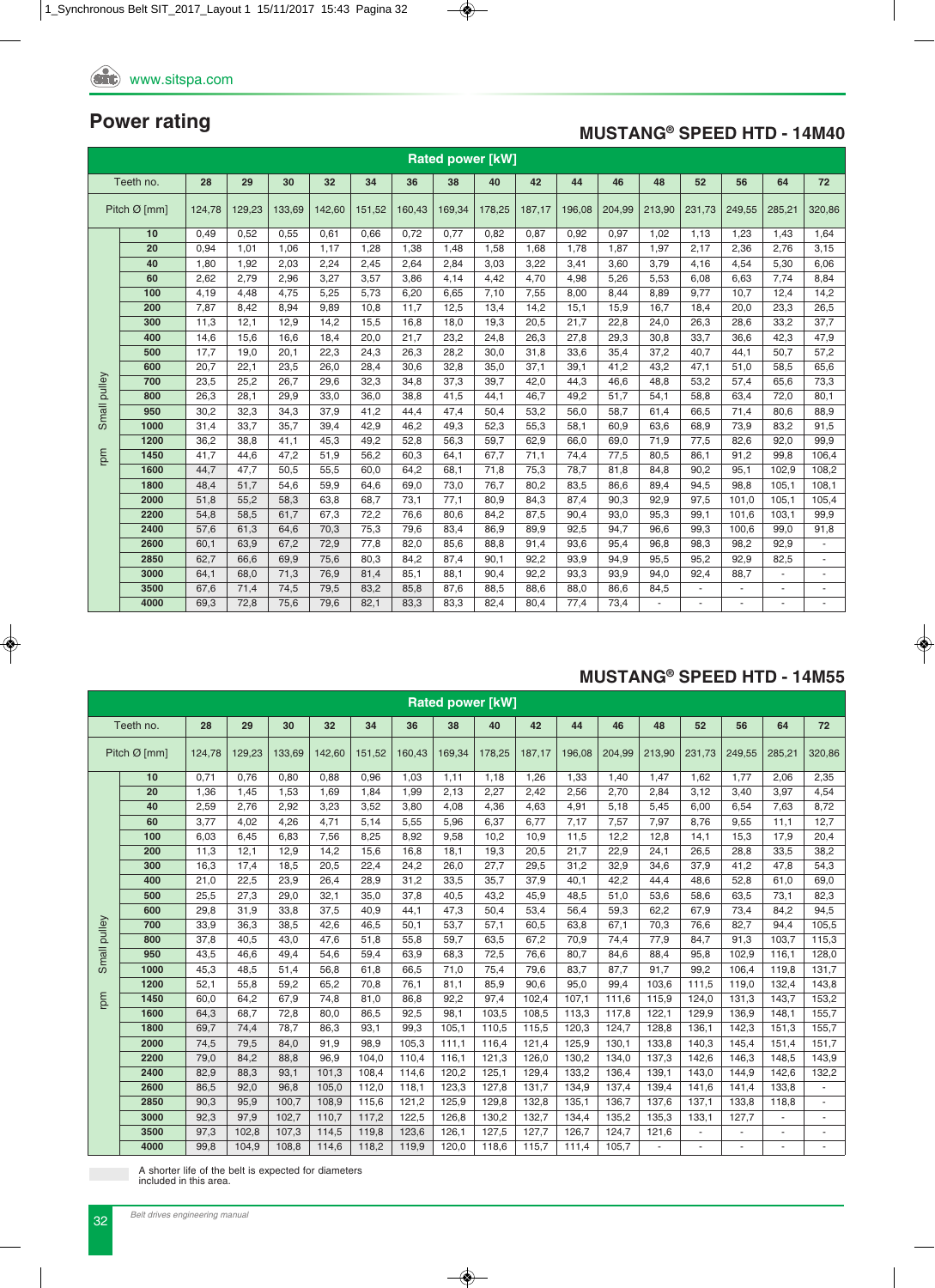#### **MUSTANG® SPEED HTD - 14M85**

|        | <b>Rated power [kW]</b> |        |        |        |        |        |        |        |        |        |        |        |        |        |        |                          |                |
|--------|-------------------------|--------|--------|--------|--------|--------|--------|--------|--------|--------|--------|--------|--------|--------|--------|--------------------------|----------------|
|        | Teeth no.               | 28     | 29     | 30     | 32     | 34     | 36     | 38     | 40     | 42     | 44     | 46     | 48     | 52     | 56     | 64                       | 72             |
|        | Pitch $Ø$ [mm]          | 124,78 | 129,23 | 133,69 | 142,60 | 151,52 | 160.43 | 169,34 | 178,25 | 187,17 | 196,08 | 204,99 | 213,90 | 231,73 | 249,55 | 285,21                   | 320,86         |
|        | 10                      | 1,14   | 1,21   | 1,28   | 1,41   | 1,54   | 1,66   | 1,78   | 1,90   | 2,01   | 2,13   | 2,25   | 2,37   | 2,60   | 2,83   | 3,30                     | 3,78           |
|        | 20                      | 2,18   | 2.32   | 2.46   | 2,71   | 2,95   | 3,19   | 3,42   | 3,65   | 3,88   | 4,10   | 4,33   | 4,56   | 5,01   | 5,46   | 6,37                     | 7,28           |
|        | 40                      | 4,15   | 4,43   | 4,69   | 5,18   | 5,65   | 6,10   | 6,55   | 6,99   | 7,43   | 7,87   | 8,31   | 8,75   | 9,62   | 10,5   | 12,2                     | 14,0           |
|        | 60                      | 6,05   | 6.46   | 6.84   | 7,56   | 8,24   | 8,91   | 9,57   | 10,2   | 10,9   | 11.5   | 12,1   | 12,8   | 14,1   | 15,3   | 17.9                     | 20,4           |
|        | 100                     | 9,68   | 10,3   | 11,0   | 12,1   | 13,2   | 14,3   | 15,4   | 16,4   | 17,4   | 18,5   | 19,5   | 20,5   | 22,6   | 24,6   | 28,7                     | 32,8           |
|        | 200                     | 18,2   | 19,5   | 20.6   | 22,9   | 25,0   | 27,0   | 29,0   | 30,9   | 32,9   | 34,8   | 36,7   | 38,7   | 42,5   | 46.2   | 53,8                     | 61,2           |
|        | 300                     | 26,1   | 28,0   | 29,7   | 32,9   | 35,9   | 38,8   | 41,7   | 44,5   | 47,3   | 50,0   | 52,7   | 55,5   | 60,8   | 66,2   | 76,7                     | 87,1           |
|        | 400                     | 33,7   | 36.1   | 38,3   | 42,4   | 46,3   | 50,0   | 53,7   | 57,3   | 60,8   | 64,3   | 67.7   | 71,2   | 77,9   | 84,6   | 97,8                     | 110,6          |
|        | 500                     | 40,9   | 43,8   | 46,5   | 51,5   | 56,2   | 60,7   | 65,0   | 69,3   | 73,6   | 77,7   | 81,8   | 85,9   | 93,9   | 101,8  | 117,2                    | 132,1          |
|        | 600                     | 47,8   | 51,2   | 54,3   | 60,1   | 65,6   | 70,8   | 75,8   | 80,8   | 85,6   | 90,4   | 95,1   | 99,8   | 108,9  | 117,8  | 135,1                    | 151,6          |
| pulley | 700                     | 54,4   | 58,2   | 61,8   | 68,4   | 74,5   | 80,4   | 86,1   | 91,6   | 97,1   | 102,4  | 107,6  | 112,8  | 122,9  | 132,7  | 151,5                    | 169,2          |
|        | 800                     | 60,7   | 65,0   | 69,0   | 76,3   | 83,1   | 89,6   | 95,8   | 101,9  | 107.9  | 113.7  | 119,4  | 125,0  | 135,9  | 146,4  | 166,4                    | 185,0          |
| Small  | 950                     | 69,7   | 74,7   | 79,2   | 87,5   | 95,2   | 102,5  | 109,5  | 116,3  | 122,9  | 129,4  | 135,7  | 141,8  | 153,7  | 165,0  | 186,2                    | 205,4          |
|        | 1000                    | 72,6   | 77,8   | 82,5   | 91,1   | 99,1   | 106,6  | 113,9  | 120,9  | 127,7  | 134.3  | 140.7  | 147,0  | 159,1  | 170,7  | 192,1                    | 211,3          |
|        | 1200                    | 83,6   | 89,5   | 94,9   | 104,7  | 113,6  | 122,1  | 130,1  | 137,8  | 145,3  | 152,4  | 159,4  | 166,1  | 178,9  | 190,9  | 212,4                    | 230,8          |
| mu     | 1450                    | 96,2   | 102.9  | 109,0  | 119,9  | 129,9  | 139,2  | 148,0  | 156,3  | 164.2  | 171.8  | 179,0  | 186,0  | 198,9  | 210,6  | 230,5                    | 245,7          |
|        | 1600                    | 103,2  | 110,3  | 116,7  | 128,3  | 138,7  | 148,4  | 157,4  | 166,0  | 174,0  | 181,7  | 188,9  | 195,8  | 208,4  | 219,6  | 237,6                    | 249,8          |
|        | 1800                    | 111,7  | 119,3  | 126,2  | 138,4  | 149,3  | 159,3  | 168,6  | 177,3  | 185,4  | 192,9  | 200,0  | 206,6  | 218,4  | 228,3  | 242,7                    | 249,8          |
|        | 2000                    | 119.6  | 127.6  | 134,8  | 147,5  | 158,7  | 168,9  | 178,2  | 186,8  | 194.7  | 202.0  | 208.6  | 214,7  | 225.1  | 233,3  | 242,9                    | 243,4          |
|        | 2200                    | 126,7  | 135,0  | 142,5  | 155,5  | 166,9  | 177,1  | 186,2  | 194,6  | 202,1  | 208,9  | 214,9  | 220,2  | 228,8  | 234,7  | 238,2                    | 230,8          |
|        | 2400                    | 133.0  | 141.7  | 149,3  | 162,5  | 173,9  | 183,9  | 192,8  | 200,6  | 207.6  | 213.6  | 218,8  | 223,2  | 229,5  | 232.5  | 228,8                    | 212,1          |
|        | 2600                    | 138,7  | 147,6  | 155,3  | 168,5  | 179,7  | 189,4  | 197,8  | 205,0  | 211,2  | 216,3  | 220,5  | 223,6  | 227,1  | 226,8  | 214,7                    | $\blacksquare$ |
|        | 2850                    | 144.9  | 153.8  | 161.6  | 174.7  | 185,4  | 194,5  | 202,0  | 208,2  | 213,1  | 216.8  | 219,3  | 220,7  | 220,0  | 214,7  | 190,5                    |                |
|        | 3000                    | 148,1  | 157,1  | 164,8  | 177,6  | 188,0  | 196,5  | 203,4  | 208,8  | 212,9  | 215,6  | 217,0  | 217,1  | 213,5  | 204,9  |                          |                |
|        | 3500                    | 156,1  | 164.8  | 172,1  | 183,6  | 192,2  | 198,3  | 202,4  | 204.5  | 204.8  | 203.3  | 200.1  | 195,1  |        |        | $\overline{\phantom{a}}$ | $\omega$       |
|        | 4000                    | 160,2  | 168,2  | 174,6  | 183,9  | 189,6  | 192,3  | 192,5  | 190,2  | 185,6  | 178,7  | 169,6  |        |        |        |                          |                |

#### **MUSTANG® SPEED HTD - 14M115**

|        | <b>Rated power [kW]</b><br>Teeth no.<br>28<br>29<br>30<br>32<br>34<br>38<br>42<br>44<br>46<br>48<br>36<br>40<br>52<br>56<br>64 |        |        |        |        |        |        |        |        |        |        |        |        |        |        |        |        |
|--------|--------------------------------------------------------------------------------------------------------------------------------|--------|--------|--------|--------|--------|--------|--------|--------|--------|--------|--------|--------|--------|--------|--------|--------|
|        |                                                                                                                                |        |        |        |        |        |        |        |        |        |        |        |        |        |        |        | 72     |
|        | Pitch $\varnothing$ [mm]                                                                                                       | 124.78 | 129.23 | 133.69 | 142.60 | 151.52 | 160.43 | 169,34 | 178.25 | 187.17 | 196.08 | 204,99 | 213,90 | 231,73 | 249.55 | 285,21 | 320,86 |
|        | 10                                                                                                                             | 1,57   | 1.67   | 1.76   | 1,94   | 2,11   | 2,28   | 2,45   | 2,61   | 2,77   | 2,93   | 3,10   | 3,26   | 3,58   | 3,90   | 4,55   | 5,20   |
|        | 20                                                                                                                             | 3,00   | 3,20   | 3,38   | 3,73   | 4,06   | 4,39   | 4,70   | 5,02   | 5,33   | 5,65   | 5,96   | 6,27   | 6,90   | 7,52   | 8,77   | 10,0   |
|        | 40                                                                                                                             | 5,72   | 6, 10  | 6,46   | 7,13   | 7,78   | 8,40   | 9,02   | 9,63   | 10,2   | 10,8   | 11,4   | 12,0   | 13,2   | 14,4   | 16,8   | 19,3   |
|        | 60                                                                                                                             | 8,32   | 8.89   | 9,41   | 10,4   | 11.3   | 12,3   | 13,2   | 14,1   | 15,0   | 15,8   | 16,7   | 17,6   | 19,3   | 21.1   | 24.6   | 28,1   |
|        | 100                                                                                                                            | 13,3   | 14,2   | 15,1   | 16,7   | 18,2   | 19,7   | 21,2   | 22,6   | 24,0   | 25,4   | 26,9   | 28,3   | 31,1   | 33,9   | 39,5   | 45,1   |
|        | 200                                                                                                                            | 25,0   | 26.8   | 28,4   | 31,5   | 34,4   | 37,2   | 39,9   | 42,6   | 45,3   | 47,9   | 50,6   | 53,2   | 58,4   | 63.7   | 74.0   | 84,3   |
|        | 300                                                                                                                            | 36,0   | 38.5   | 40.9   | 45,3   | 49,4   | 53,5   | 57,4   | 61,3   | 65,1   | 68,9   | 72,6   | 76,3   | 83,7   | 91.1   | 105.6  | 119,8  |
|        | 400                                                                                                                            | 46.4   | 49.7   | 52.7   | 58.4   | 63.7   | 68,9   | 73,9   | 78,8   | 83.7   | 88.5   | 93,3   | 98.0   | 107,3  | 116.5  | 134.6  | 152,3  |
|        | 500                                                                                                                            | 56,3   | 60.3   | 64,0   | 70,8   | 77,3   | 83,5   | 89,5   | 95,5   | 101,3  | 107,0  | 112,7  | 118,3  | 129.3  | 140.2  | 161.4  | 181,8  |
|        | 600                                                                                                                            | 65,7   | 70,4   | 74,7   | 82,7   | 90,2   | 97,4   | 104,4  | 111,2  | 117,9  | 124,5  | 130,9  | 137,3  | 149,9  | 162,2  | 186,0  | 208,7  |
| pulley | 700                                                                                                                            | 74,8   | 80,2   | 85,1   | 94,1   | 102,6  | 110,7  | 118,5  | 126,1  | 133,6  | 140,9  | 148,1  | 155,2  | 169,1  | 182,6  | 208,5  | 233,0  |
|        | 800                                                                                                                            | 83,6   | 89.5   | 95,0   | 105,0  | 114,4  | 123,3  | 131,9  | 140,3  | 148,5  | 156,5  | 164,3  | 172,0  | 187,0  | 201,5  | 229,1  | 254,7  |
| Small  | 950                                                                                                                            | 96,0   | 102,8  | 109,0  | 120,5  | 131,1  | 141,1  | 150,8  | 160,2  | 169,2  | 178,1  | 186,7  | 195,2  | 211,5  | 227,1  | 256,3  | 282,7  |
|        | 1000                                                                                                                           | 100.0  | 107,1  | 113,5  | 125,4  | 136,4  | 146,8  | 156,8  | 166,4  | 175,8  | 184,9  | 193,7  | 202,4  | 219,1  | 235,0  | 264.5  | 290,9  |
|        | 1200                                                                                                                           | 115,1  | 123.2  | 130.6  | 144,1  | 156,4  | 168,0  | 179,1  | 189,7  | 200,0  | 209,9  | 219,4  | 228,7  | 246.3  | 262.8  | 292,4  | 317,7  |
| md     | 1450                                                                                                                           | 132,5  | 141.7  | 150.0  | 165,1  | 178,8  | 191.6  | 203.7  | 215,1  | 226,1  | 236,5  | 246,5  | 256,0  | 273,8  | 290.0  | 317,4  | 338,3  |
|        | 1600                                                                                                                           | 142,0  | 151.8  | 160.7  | 176,6  | 190,9  | 204,2  | 216,7  | 228,5  | 239,6  | 250,1  | 260,1  | 269,6  | 286.9  | 302,3  | 327,1  | 343,9  |
|        | 1800                                                                                                                           | 153,8  | 164,3  | 173,7  | 190,5  | 205,5  | 219,3  | 232,1  | 244,0  | 255,2  | 265,6  | 275,3  | 284,4  | 300,6  | 314,3  | 334,1  | 343,8  |
|        | 2000                                                                                                                           | 164.6  | 175.6  | 185.5  | 203.0  | 218,5  | 232,5  | 245.3  | 257,1  | 268.0  | 278,0  | 287.2  | 295.6  | 309.9  | 321.2  | 334,3  | 335,0  |
|        | 2200                                                                                                                           | 174,4  | 185,9  | 196,1  | 214,1  | 229,7  | 243,7  | 256,4  | 267,8  | 278,2  | 287,5  | 295,8  | 303,2  | 315,0  | 323,1  | 327.9  | 317,7  |
|        | 2400                                                                                                                           | 183,1  | 195,0  | 205,5  | 223,7  | 239,4  | 253,1  | 265,4  | 276,2  | 285,8  | 294,1  | 301,3  | 307,3  | 315,9  | 320,0  | 315,0  | 292,0  |
|        | 2600                                                                                                                           | 191,0  | 203,1  | 213,7  | 232,0  | 247,4  | 260,7  | 272,3  | 282,2  | 290,7  | 297,8  | 303,5  | 307,9  | 312,6  | 312,2  | 295,5  |        |
|        | 2850                                                                                                                           | 199,5  | 211,8  | 222,4  | 240,4  | 255,3  | 267,7  | 278,1  | 286,6  | 293,4  | 298,5  | 301,9  | 303,8  | 302,8  | 295,5  | 262,2  |        |
|        | 3000                                                                                                                           | 203,9  | 216,2  | 226,8  | 244,5  | 258,8  | 270,5  | 280,0  | 287,5  | 293,0  | 296,7  | 298,7  | 298.8  | 293,9  | 282,0  |        |        |
|        | 3500                                                                                                                           | 214,9  | 226,9  | 236,9  | 252,8  | 264,5  | 273,0  | 278,6  | 281,5  | 281,9  | 279,9  | 275,4  | 268,6  |        |        |        |        |
|        | 4000                                                                                                                           | 220,5  | 231,6  | 240,4  | 253,1  | 261,0  | 264,8  | 265,0  | 261,9  | 255,5  | 246,0  | 233,4  |        |        |        |        |        |

A shorter life of the belt is expected for diameters included in this area.

**Power rating**